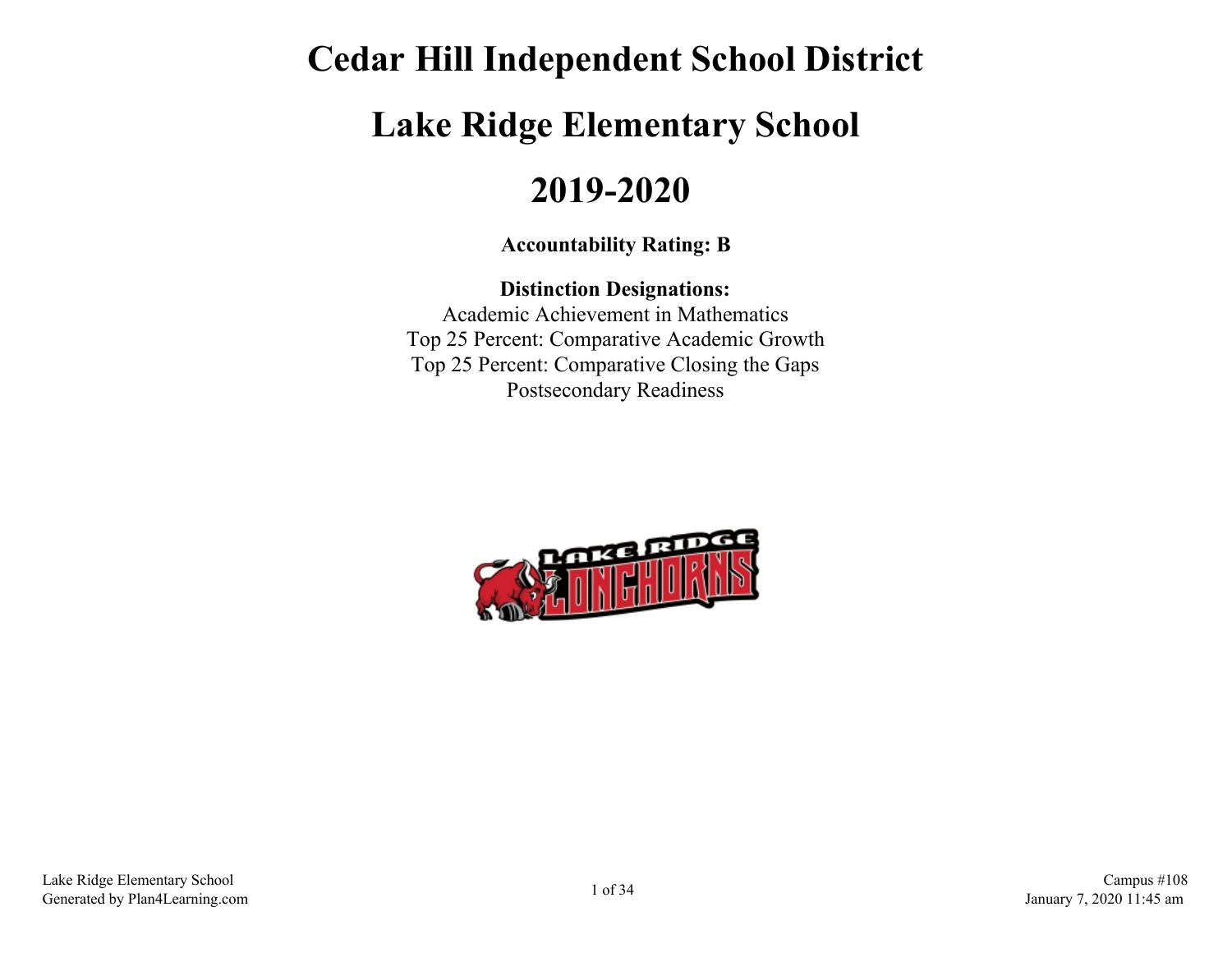## **Mission Statement**

**L**ife-long learners will be provided **R**eal world experiences focused on **E**ducating the whole child while connecting the school and community.

## **Vision**

Lake Ridge Elementary School strives to be a positive, safe learning environment where scholars are actively engaged and empowered to think critically, communicate effectively, and collaborate respectfully.

## **Motto**

"The Race for Excellence has No Finish Line."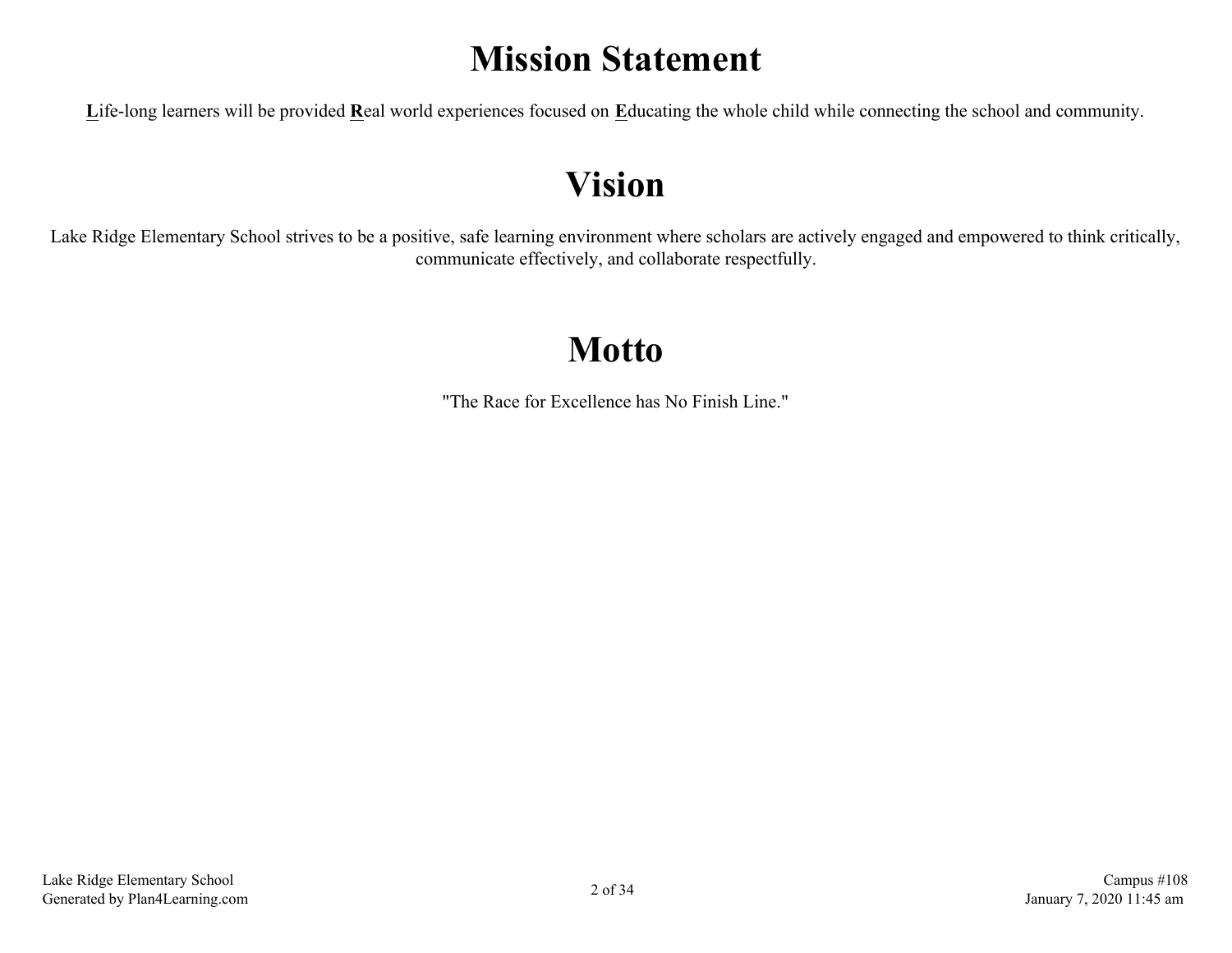### **Table of Contents**

| Comprehensive Needs Assessment (and the contract of the contract of the contract of the contract of the contract of the contract of the contract of the contract of the contract of the contract of the contract of the contra |    |
|--------------------------------------------------------------------------------------------------------------------------------------------------------------------------------------------------------------------------------|----|
|                                                                                                                                                                                                                                |    |
| Student Academic Achievement experiences and contact the contract of the contract of the contract of the contract of the contract of the contract of the contract of the contract of the contract of the contract of the contr |    |
| School Processes & Programs (a) respectively and the contract of the contract of the contract of the contract of the contract of the contract of the contract of the contract of the contract of the contract of the contract  |    |
|                                                                                                                                                                                                                                |    |
|                                                                                                                                                                                                                                |    |
| Comprehensive Needs Assessment Data Documentation (and all contracts and all contracts and all comprehensive Needs Assessment Data Documentation (and all contracts and all contracts and all contracts and all contracts and  |    |
| Goals                                                                                                                                                                                                                          |    |
| Goal 1: Lake Ridge will increase the campus overall score from 87 to 90 and earn at least one additional distinction designation based on the                                                                                  |    |
|                                                                                                                                                                                                                                |    |
| Goal 3: Lake Ridge will recruit, value, and retain an exceptional staff to create a rewarding learning environment to have a turnover rate less than                                                                           |    |
| 15%                                                                                                                                                                                                                            | 26 |
| State Compensatory et al., and the compensator of the control of the control of the compensatory and the compensatory and the control of the control of the control of the control of the control of the control of the contro |    |
|                                                                                                                                                                                                                                |    |
|                                                                                                                                                                                                                                |    |
| Campus Funding Summary (and all contact the contract of the contract of the contract of the contract of the contract of the contract of the contract of the contract of the contract of the contract of the contract of the co |    |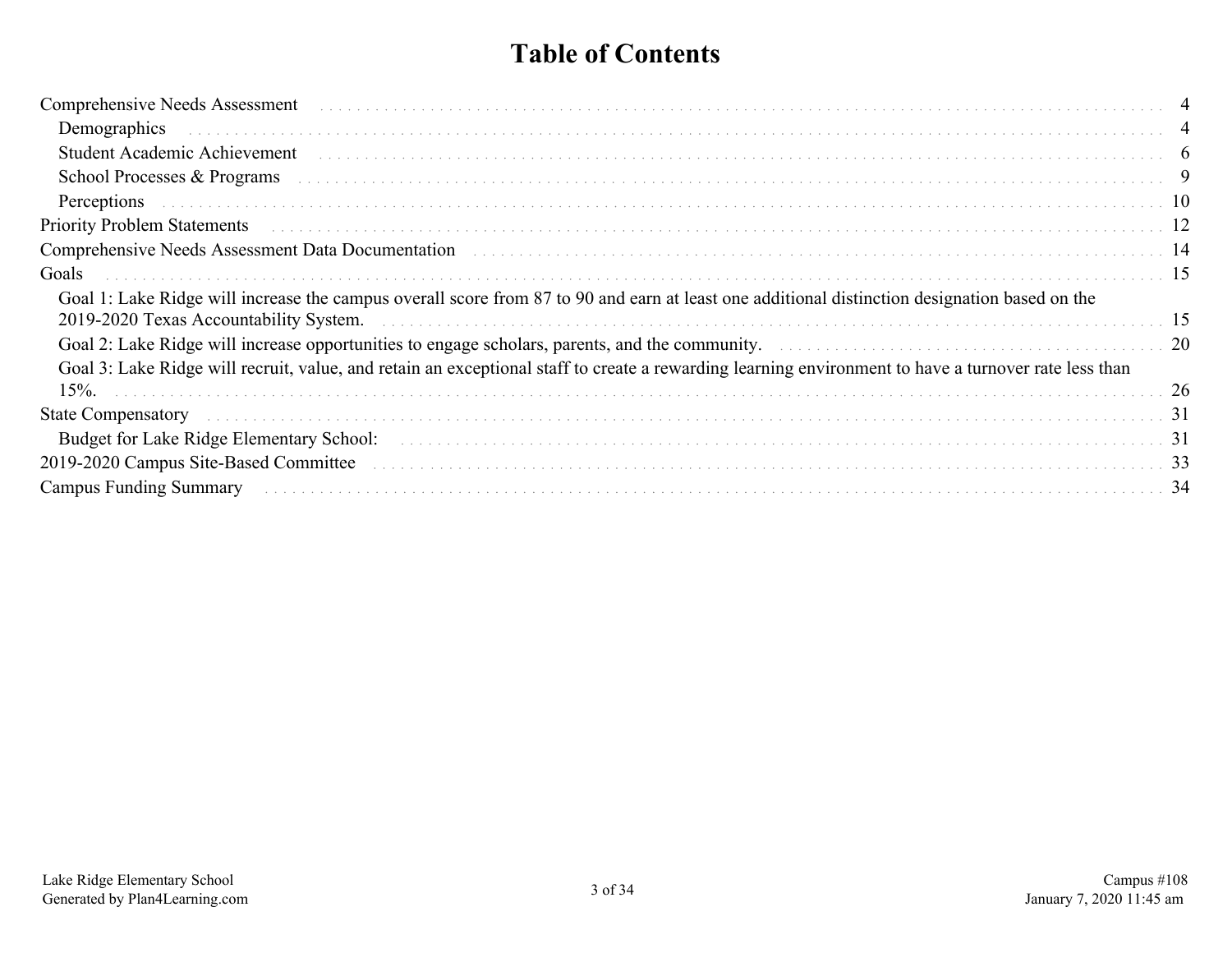## **Comprehensive Needs Assessment**

### <span id="page-3-0"></span>**Demographics**

#### **Demographics Summary**

Lake Ridge Elementary serves a diverse scholar population and averages 350+ total scholars. Grades served include Early Education-5th grade. We provide choice within the campus by offering our Montessori program. Our campus offers services to scholars with an array of special needs by providing three Specialized Knowledge for Individualized Life-Learning (SKILL) classrooms for scholars in grades Kindergarten-5th and Early Childhood Special Education (ECSE) for 3 and 4 year old scholars.

Breakdown by race/ethnicity, gender and program over the past three school years are indicated below:

|                   | 2017-2018 | 2018-2019 | 2019-2020 |
|-------------------|-----------|-----------|-----------|
| Total             | 328       | 328       | 366       |
| Male              | 46%       | 47%       | 47.54%    |
| Female            | 54%       | 53%       | 52.46%    |
| Hispanic          | 26.52%    | 24.39%    | 24.86%    |
| American Indian   | $0\%$     | 0.61%     | 1.09%     |
| Asian             | 3.66%     | $2.74\%$  | $3.55\%$  |
| African American  | 54.27%    | 56.40%    | 56.56%    |
| Pacific Islander  | $0.30\%$  | $0.30\%$  | $0\%$     |
| White             | 10.67%    | 10.98%    | 7.38%     |
| 2 or More         | 4.57%     | 4.57%     | 6.56%     |
| At-Risk           | 38.11%    | 30.18%    | 22.68%    |
| Economic Dis      | 66.46%    | 66.16%    | 66.39%    |
| Title 1           | 100.00%   | 100%      | 100%      |
| Gifted & Talented | $6.40\%$  | 5.49%     | 12.02%    |
| Special Ed        | 24.09%    | 21.65%    | 17.76%    |
| <b>CTE</b>        | N/A       | N/A       | N/A       |
| <b>LEP</b>        | 4.57%     | 4.27%     | 4.64%     |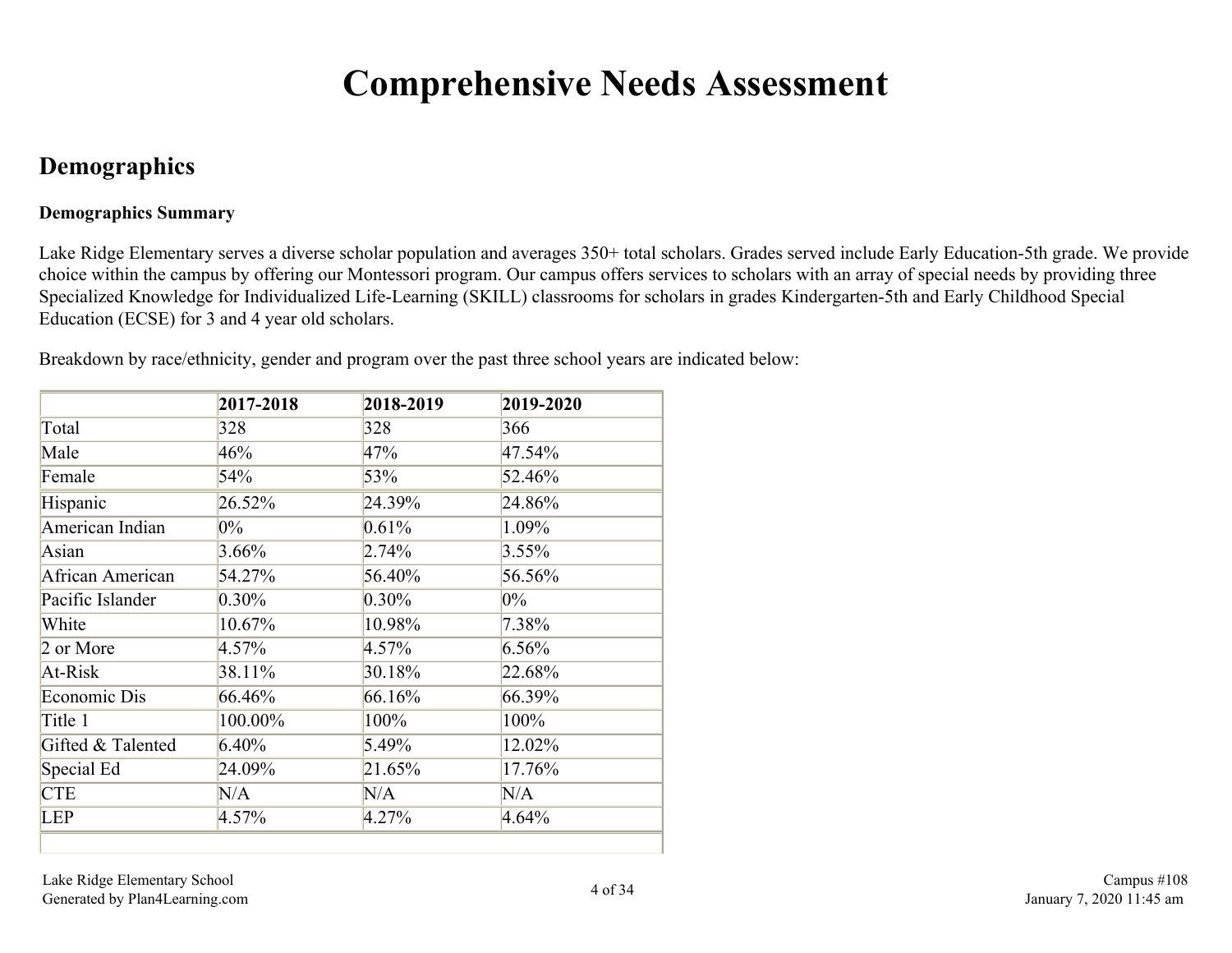|            | 2016-2017 | 2017-2018 | 2018-2019 |
|------------|-----------|-----------|-----------|
| Attendance | 96.01%    | 94.78%    | 95.08%    |

| Teacher Years of Experience |    |  |  |  |  |  |  |  |
|-----------------------------|----|--|--|--|--|--|--|--|
| Begining                    |    |  |  |  |  |  |  |  |
| 1-5 Years                   | 4  |  |  |  |  |  |  |  |
| $6-10$ Years                | 9  |  |  |  |  |  |  |  |
| 11-20 Years                 | 10 |  |  |  |  |  |  |  |
| Over $20$                   |    |  |  |  |  |  |  |  |

#### **Demographics Strengths**

Lake Ridge embraces scholars from all walks of life, and three Montessori classes were added for the 2019-2020 school year. Scholars qualifying for Gifted & Talented increased due to a focus on nominations, assessment, and identification. The diversity of our faculty is comparable to the scholars we serve.

#### **Problem Statements Identifying Demographics Needs**

**Problem Statement 1**: All teachers are not ESL certified at every grade level. **Root Cause**: Teachers are in need of financial support to cover testing fees and/or need additional training.

**Problem Statement 2**: Teachers lack cultural responsiveness when dealing with scholar behavior. **Root Cause**: Strategies provided were not implemented with fidelity.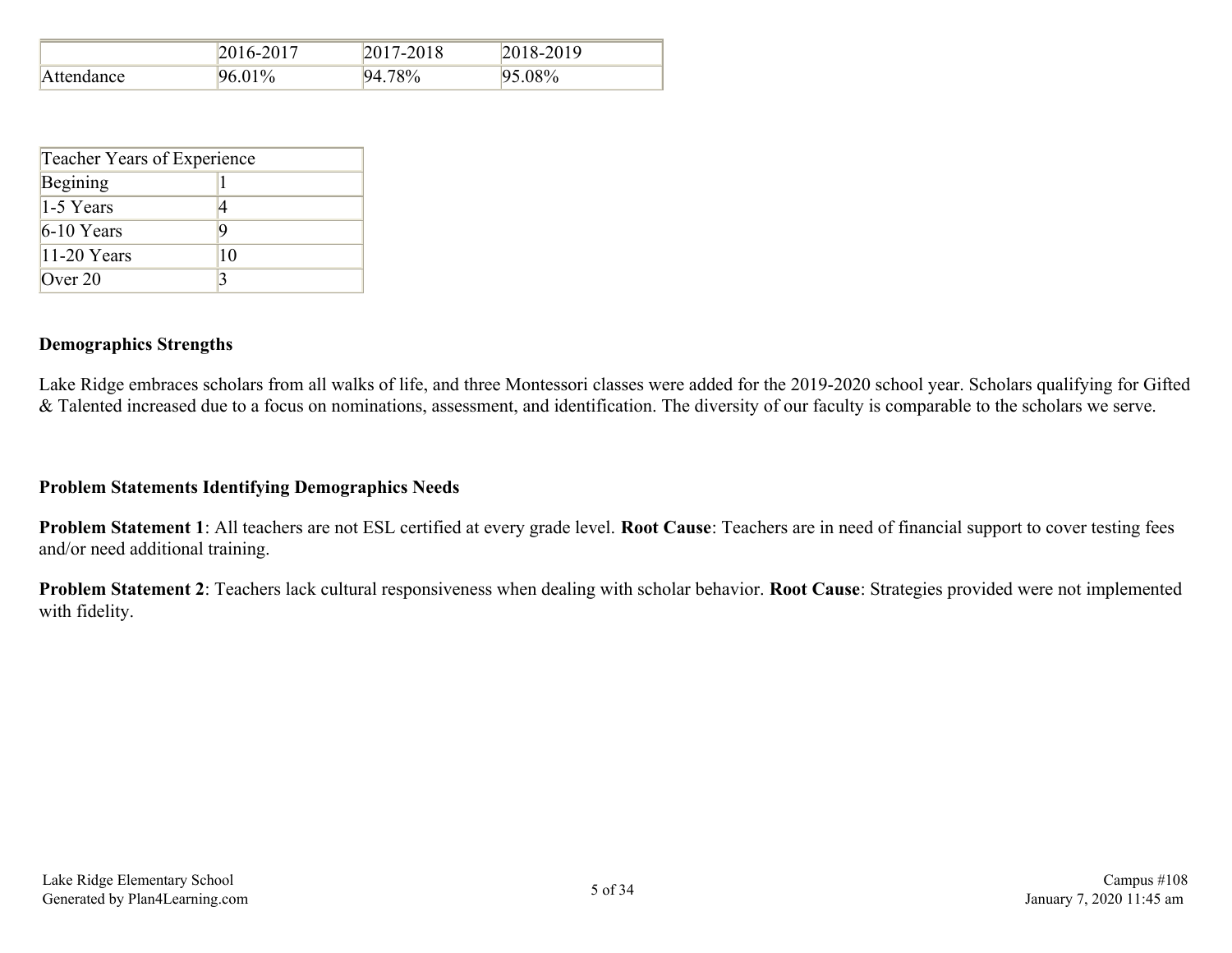### <span id="page-5-0"></span>**Student Academic Achievement**

#### **Student Academic Achievement Summary**

Based on our 2019 Accountability Ratings Overall Summary provided by the Texas Education Agency, Lake Ridge Elementary received a **B rating (87 out of 100)**. **ELL**  $\mathbf{v}$ 

|                                             | All | African<br><b>Students American</b> | Hispanic White Asian More |     |        | Two or<br>Races | Econ EL | Disadv (Current) & | ЕL<br>(Current<br>Monitored) | Special<br>Ed<br>(Current) (Former) Enrolled | Special<br>Ed            | Continu-<br>ously | Non-<br>Continu-<br>ously<br>Enrolled |
|---------------------------------------------|-----|-------------------------------------|---------------------------|-----|--------|-----------------|---------|--------------------|------------------------------|----------------------------------------------|--------------------------|-------------------|---------------------------------------|
| <b>All Subjects</b>                         |     |                                     |                           |     |        |                 |         |                    |                              |                                              |                          |                   |                                       |
| Percent of Tests                            |     |                                     |                           |     |        |                 |         |                    |                              |                                              |                          |                   |                                       |
| % at Approaches GL Standard or<br>Above     | 70% | 66%                                 | 77%                       | 86% | 56%    | 52%             | 66%     | 36%                | 48%                          | 65%                                          | 75%                      | 69%               | 71%                                   |
| % at Meets GL Standard or Above 41%         |     | 35%                                 | 48%                       | 63% | 56%    | 30%             | 39%     | 28%                | 42%                          | 49%                                          | 38%                      | 42%               | 39%                                   |
| % at Masters GL Standard                    | 20% | 14%                                 | 24%                       | 40% | 56%    | 15%             | 18%     | 20%                | 26%                          | 21%                                          | 13%                      | 22%               | 17%                                   |
| <b>ELA/Reading</b>                          |     |                                     |                           |     |        |                 |         |                    |                              |                                              |                          |                   |                                       |
| Percent of Tests                            |     |                                     |                           |     |        |                 |         |                    |                              |                                              |                          |                   |                                       |
| % at Approaches GL Standard or<br>Above     | 70% | 68%                                 | 77%                       | 85% | $\ast$ | 50%             | 68%     | 30%                | 42%                          | 62%                                          | $\ast$                   | 68%               | 72%                                   |
| % at Meets GL Standard or Above 39%         |     | 32%                                 | 49%                       | 54% | $\ast$ | 30%             | 36%     | 20%                | 33%                          | 45%                                          | $\ast$                   | 40%               | 37%                                   |
| % at Masters GL Standard                    | 17% | 11%                                 | 20%                       | 46% | ∗      | 10%             | 15%     | 10%                | 17%                          | 17%                                          | $\ast$                   | 22%               | 12%                                   |
| <b>Mathematics</b>                          |     |                                     |                           |     |        |                 |         |                    |                              |                                              |                          |                   |                                       |
| Percent of Tests                            |     |                                     |                           |     |        |                 |         |                    |                              |                                              |                          |                   |                                       |
| % at Approaches GL Standard or 68%<br>Above |     | 63%                                 | 74%                       | 85% | $\ast$ | 60%             | 63%     | 50%                | 58%                          | 66%                                          | $\ast$                   | 68%               | 68%                                   |
| % at Meets GL Standard or Above 48%         |     | 41%                                 | 60%                       | 62% | $\ast$ | 30%             | 46%     | 40%                | 50%                          | 59%                                          | $\ast$                   | 51%               | 44%                                   |
| % at Masters GL Standard                    | 29% | 22%                                 | 34%                       | 54% | ∗      | 20%             | 26%     | 40%                | 50%                          | 28%                                          | $\ast$                   | 30%               | 28%                                   |
| <b>Writing</b>                              |     |                                     |                           |     |        |                 |         |                    |                              |                                              |                          |                   |                                       |
| Percent of Tests                            |     |                                     |                           |     |        |                 |         |                    |                              |                                              |                          |                   |                                       |
| % at Approaches GL Standard or<br>Above     | 74% | 76%                                 | 80%                       | 86% | ∗      | $\ast$          | 72%     | $\ast$             | ∗                            | 92%                                          | $\overline{\phantom{a}}$ | 69%               | 82%                                   |
| % at Meets GL Standard or Above 35%         |     | 35%                                 | 20%                       | 71% | ∗      | ∗               | 38%     | *                  | *                            | 50%                                          | $\overline{\phantom{0}}$ | 28%               | 45%                                   |
| % at Masters GL Standard                    | 9%  | 9%                                  | 10%                       | 14% | $\ast$ | $\ast$          | 13%     | $\ast$             | $\ast$                       | 25%                                          |                          | 6%                | 14%                                   |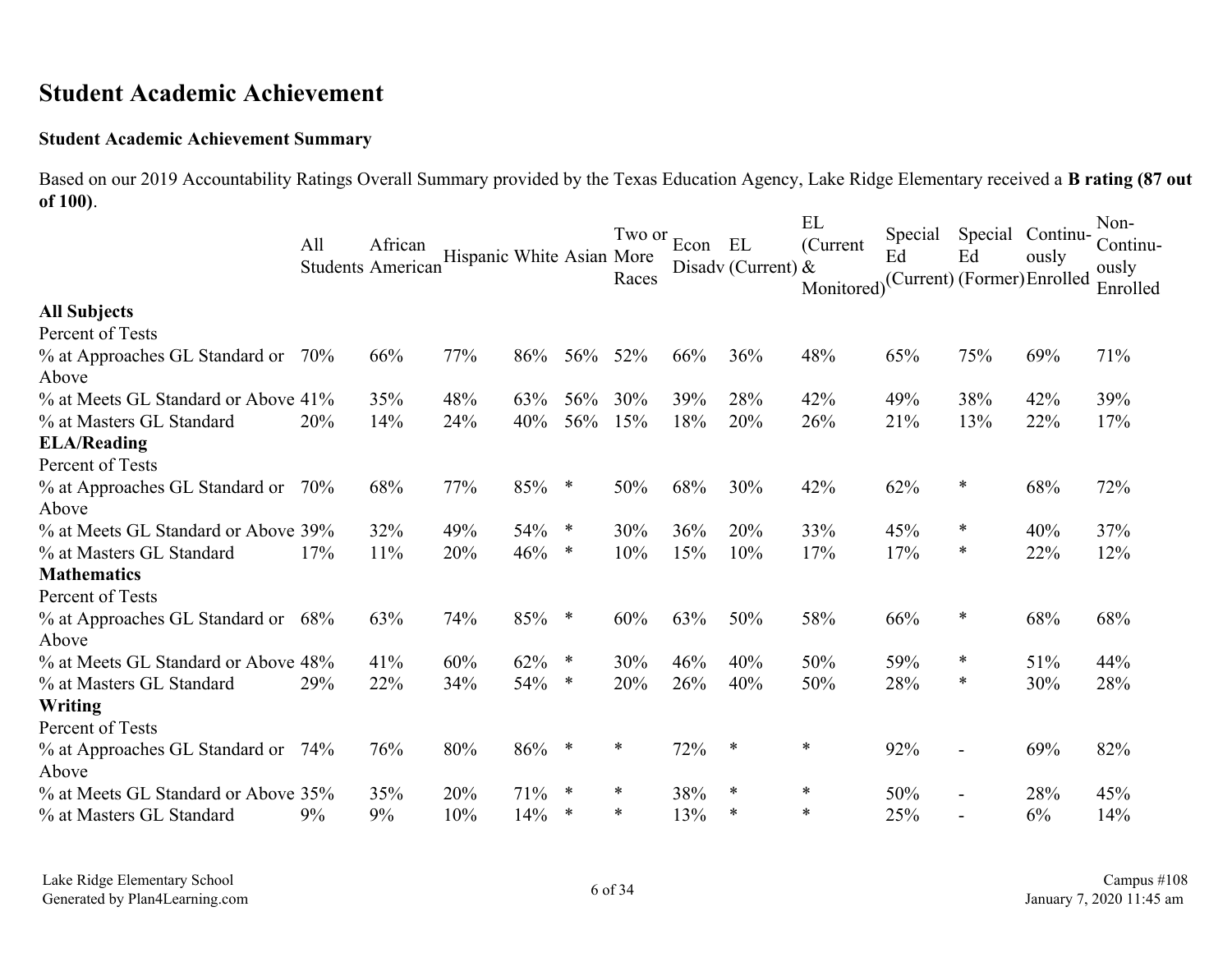|                                     | All | African<br>Students American | Hispanic White Asian More |        |                          | Two or $Econ$<br>Races |     | EL<br>Disady (Current) $\&$ | EL<br>(Current<br>Monitored) <sup>(Current)</sup> (Former) Enrolled | Special<br>Ed | Ed     | Special Continu-<br>ously | Non-<br>Continu-<br>ously<br>Enrolled |
|-------------------------------------|-----|------------------------------|---------------------------|--------|--------------------------|------------------------|-----|-----------------------------|---------------------------------------------------------------------|---------------|--------|---------------------------|---------------------------------------|
| <b>Science</b>                      |     |                              |                           |        |                          |                        |     |                             |                                                                     |               |        |                           |                                       |
| Percent of Tests                    |     |                              |                           |        |                          |                        |     |                             |                                                                     |               |        |                           |                                       |
| % at Approaches GL Standard or 69%  |     | 57%                          | 85%                       | $\ast$ |                          | 60%                    | 66% | ∗                           | ∗                                                                   | 20%           | ∗      | 74%                       | 65%                                   |
| Above                               |     |                              |                           |        |                          |                        |     |                             |                                                                     |               |        |                           |                                       |
| % at Meets GL Standard or Above 31% |     | 19%                          | 38%                       | $\ast$ |                          | 40%                    | 28% | ∗                           | ∗                                                                   | 20%           | $\ast$ | 37%                       | 26%                                   |
| % at Masters GL Standard            | 10% | 5%                           | 15%                       | $\ast$ | $\overline{\phantom{0}}$ | 20%                    | 6%  | $\ast$                      | $\ast$                                                              | $0\%$         | $\ast$ | 16%                       | $4\%$                                 |

#### **Student Academic Achievement Strengths**

The following four distinctions were earned:

- Academic Achievement in Mathematics
- Top 25%: Comparative Academic Growth
- Top 25%: Comparative Closing the Gaps
- Post-Secondary Readiness

#### **Problem Statements Identifying Student Academic Achievement Needs**

**Problem Statement 1**: Only 39% of scholars met grade level standards in Reading. **Root Cause**: The TEKS are not properly unpacked, bundled, and taught to the specificity to ensure alignment.

**Problem Statement 2**: Only 48% of scholars met grade level standards in Math. **Root Cause**: The TEKS are not properly unpacked, bundled, and taught to the specificity to ensure alignment.

**Problem Statement 3**: Only 35% of scholars met grade level standards in Writing. **Root Cause**: Teachers lack knowledge and skills for delivery of high quality and relevant writing instruction across all grades and content areas, as well as, the use of analytic rubrics designed to profile scholarsaEU strengths and weaknesses when developing compositions.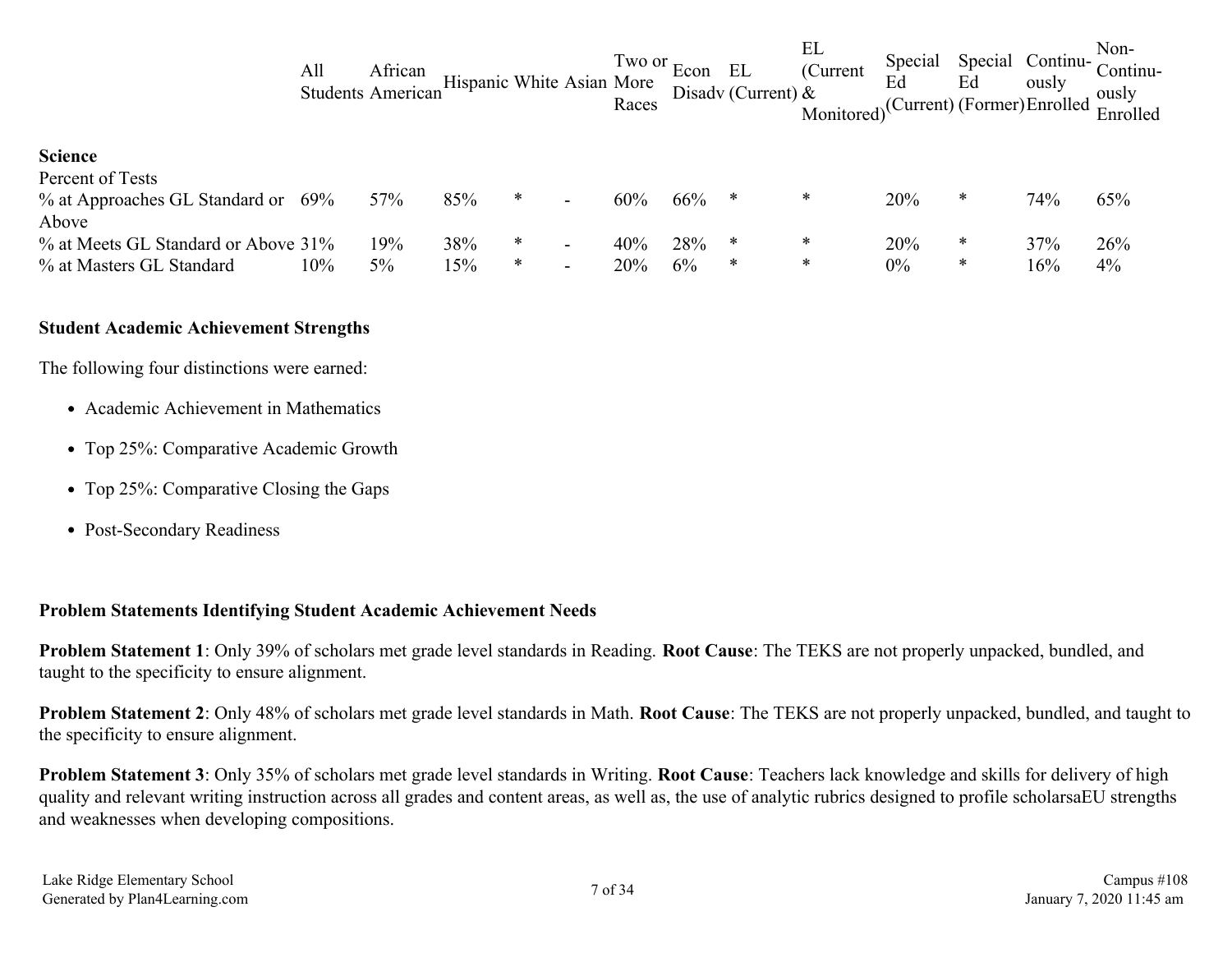**Problem Statement 4**: Out of all scholars in all areas, only 41% met grade level standards. **Root Cause**: Instruction is not consistently occurring at the meets/masters level.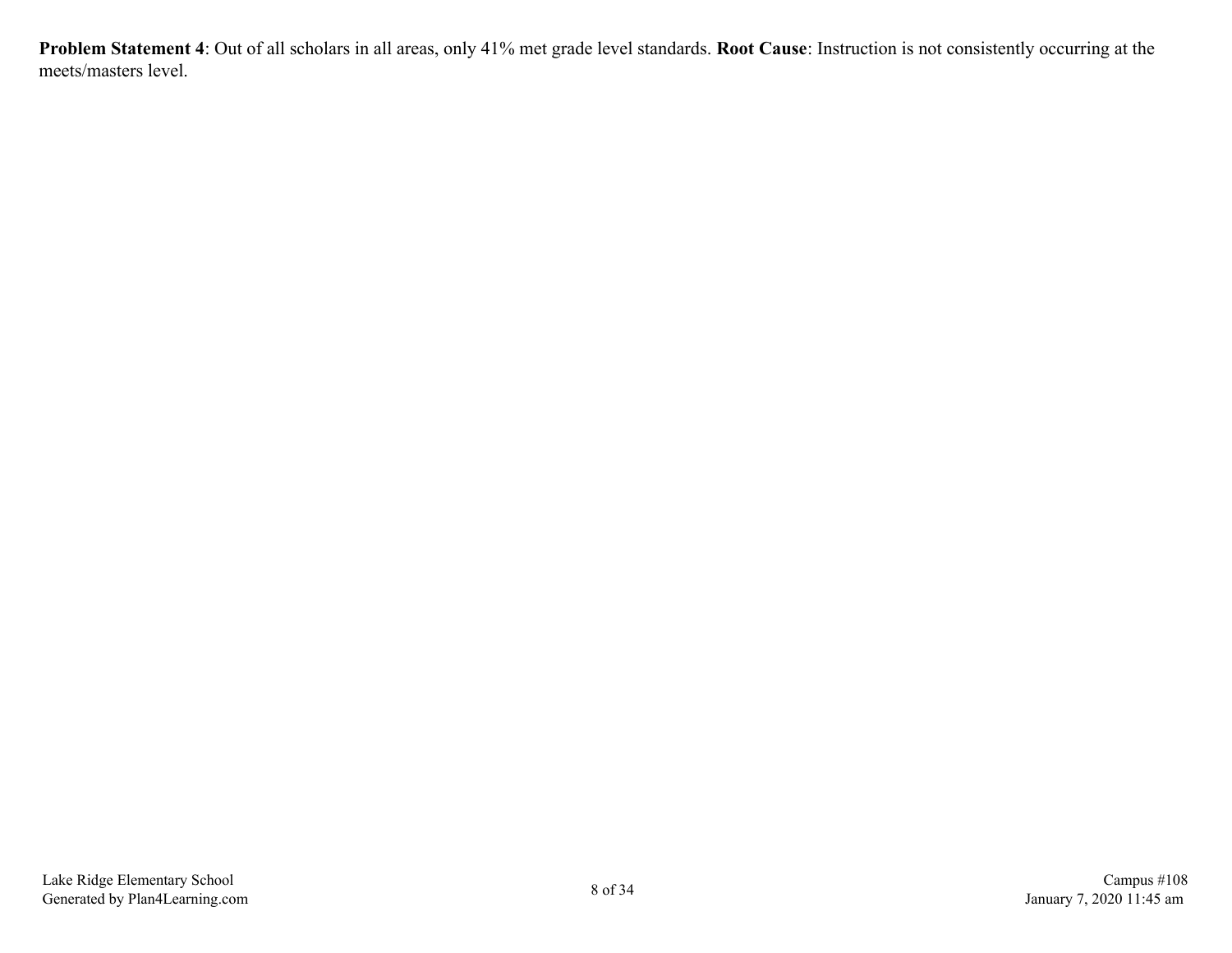### <span id="page-8-0"></span>**School Processes & Programs**

#### **School Processes & Programs Summary**

Lake Ridge meets in grade level PLCs weekly to engage in professional development, discuss scholar data, work on lesson plans, and examine researchbased instructional strategies to increase scholar engagement and achievement. Assignment rosters are created at the beginning of the school year that include morning, lunch, and afternoon connections, making teachers aware of when and where they need to be to help ensure our scholars are monitored and safe. The master schedule is created to maximize academic learning time. What I Need (W.I.N.) Time is built into the schedule to provided targeted intervention and/or enrichment for scholars. Our Friday schedule allows for regular House Meetings and Academic Enrichment Club time. Walk-throughs, coaching, and feedback allow teachers to grow professionally.

#### **School Processes & Programs Strengths**

Lake Ridge staff take part in weekly PLCs that provide time to collaborate with team members, study instructional strategies to maximize scholar engagement, and analyze scholar data. Teachers implement Kagan strategies to increase scholar engagement. Houses and Academic Enrichment Clubs provide consistent extracurricular activities for all scholars.

#### **Problem Statements Identifying School Processes & Programs Needs**

**Problem Statement 1**: Teachers have not received individualized professional development to address content needs. **Root Cause**: Professional development in the previous year was geared towards universal practices.

**Problem Statement 2**: While teachers engage in data analysis during PLCs, the results do not always transfer to instruction. **Root Cause**: Teachers need additional training on using data to drive instruction.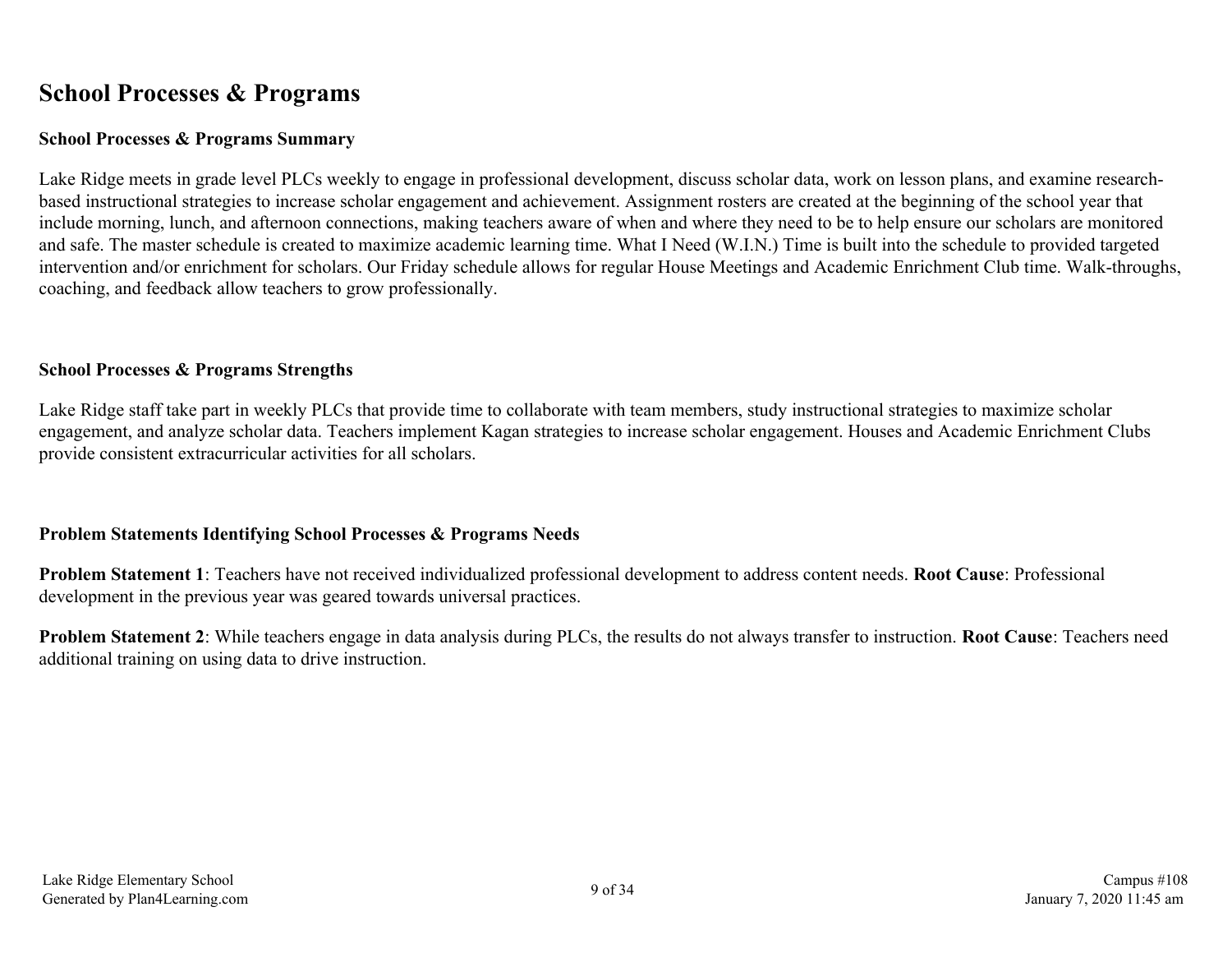### <span id="page-9-0"></span>**Perceptions**

#### **Perceptions Summary**

We believe that the whole school community is responsible for helping each scholar develop life skills. By providing diverse programming including traditional education, Montessori, and special education, we are able to appeal to various needs. Scholar discipline is only one aspect of building culture and climate. Considerations for building a positive school culture and climate include: social-emotional learning, bullying awareness, feelings of safety, clear expectations and procedures, inclusion for all scholars acknowledgements/celebrations, and positive adult relationships with children. We feel that LRE family and community engagement is well above average, but we can definitely improve in some areas. We have several lines of communications to inform families and community about what's going on, expectations, academic performance, and upcoming events. The relationships we have built with businesses and organizations in Cedar Hill have provided us with resources to implement programs and events that benefit the LRE community. By providing several avenues to communicate, our administration has been very open and approachable. We feel that the teachers are doing a great job communicating with the parents by the scholar's planner, email, phone calls, and website.

Furthermore, the implementation of the district's Longhorn Essentials in conjunction with our three campus-wide expectations (be respectful, be responsible, be safe) will benefit from our continuation of a House System.

#### **Perceptions Strengths**

Campus based strengths include: Kagan Cooperative Learning (engagement with peers), effective safety procedures, school wide celebrations and acknowledgements (House system, Academic Enrichment programs, bingo, birthdays, attendance, potlucks, Woot! Woot! Wagon, Celebration Cart, candy bowl, etc), communication between school and parents, bully awareness, Excellence Academy, and procedures. Although we did not reach our attendance goal for the previous school year, our campus has various incentives (free dress & attendance snacks) in place that, with early implementation, should help the attendance issue.

Implementing the Longhorn Essentials, establishing The Playbook (procedures), creating a Restorative Room, engaging in social-emotional learning and restorative practices, and continuing with our campus-wide expectations are efforts to provide a safe and orderly learning environment where scholars can thrive. Various groups organized by our Counselor are also proactive means to help reduce conflict.

The Parent Teacher Association (PTA) continues to thrive along with our All Pro Dads Chapter. We have established and continue events/traditions such as Trunk or Treat, Movie Nights, and a Spring Dance.

The use of The Lake Ridge Bridge newsletter has been well received by parents.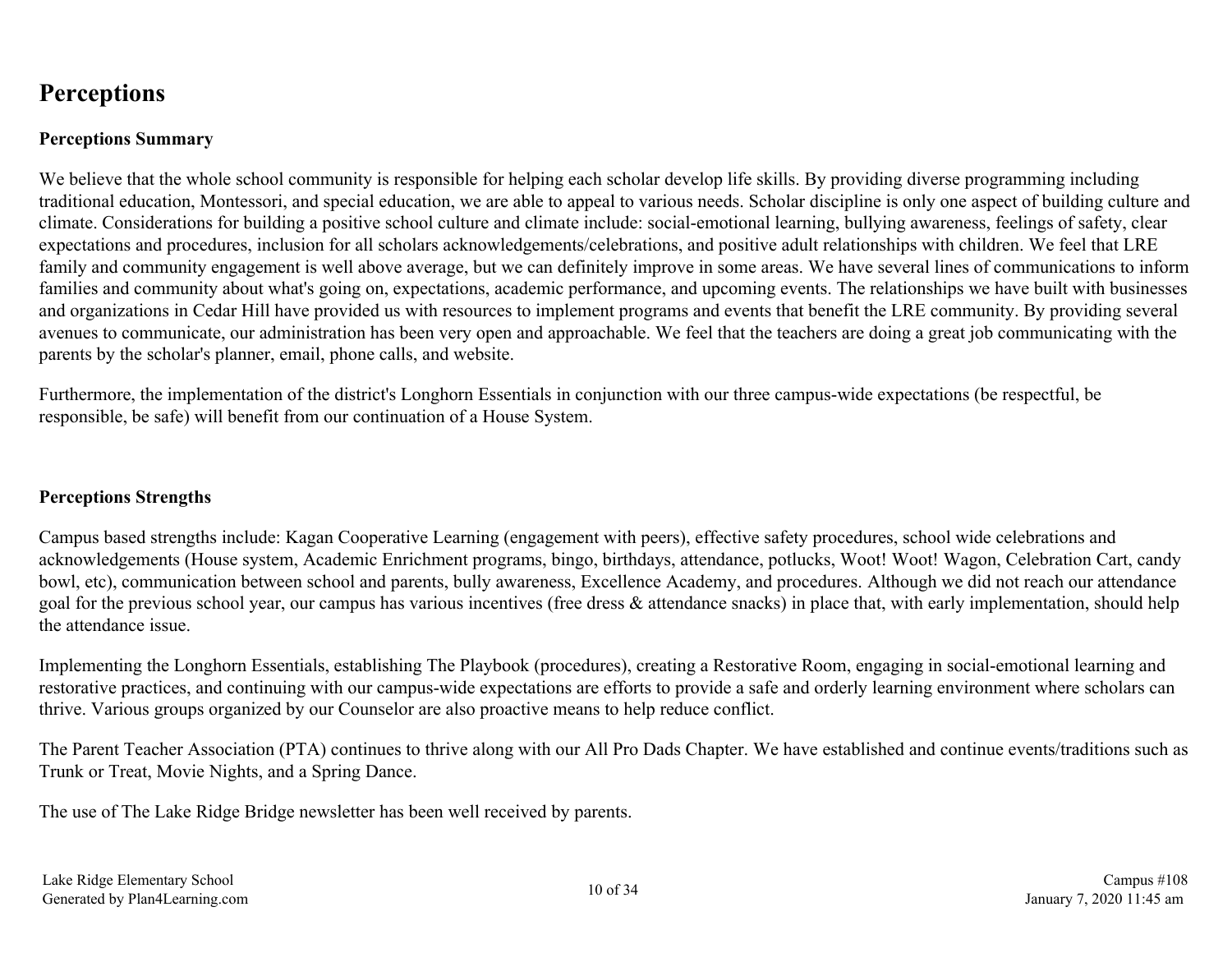#### **Problem Statements Identifying Perceptions Needs**

**Problem Statement 1**: The campus's yearly attendance was 95.08%. **Root Cause**: Parents do not fully understand the correlation between attendance and their child's academic achievement.

**Problem Statement 2**: Some scholars lack the overall social skills to respond to conflict and disappointment. **Root Cause**: The social-emotional learning curriculum and restorative practices need checkpoints.

**Problem Statement 3**: Attendance at several parental involvement nights was low. **Root Cause**: These were offered in the evening, and meals were not provided.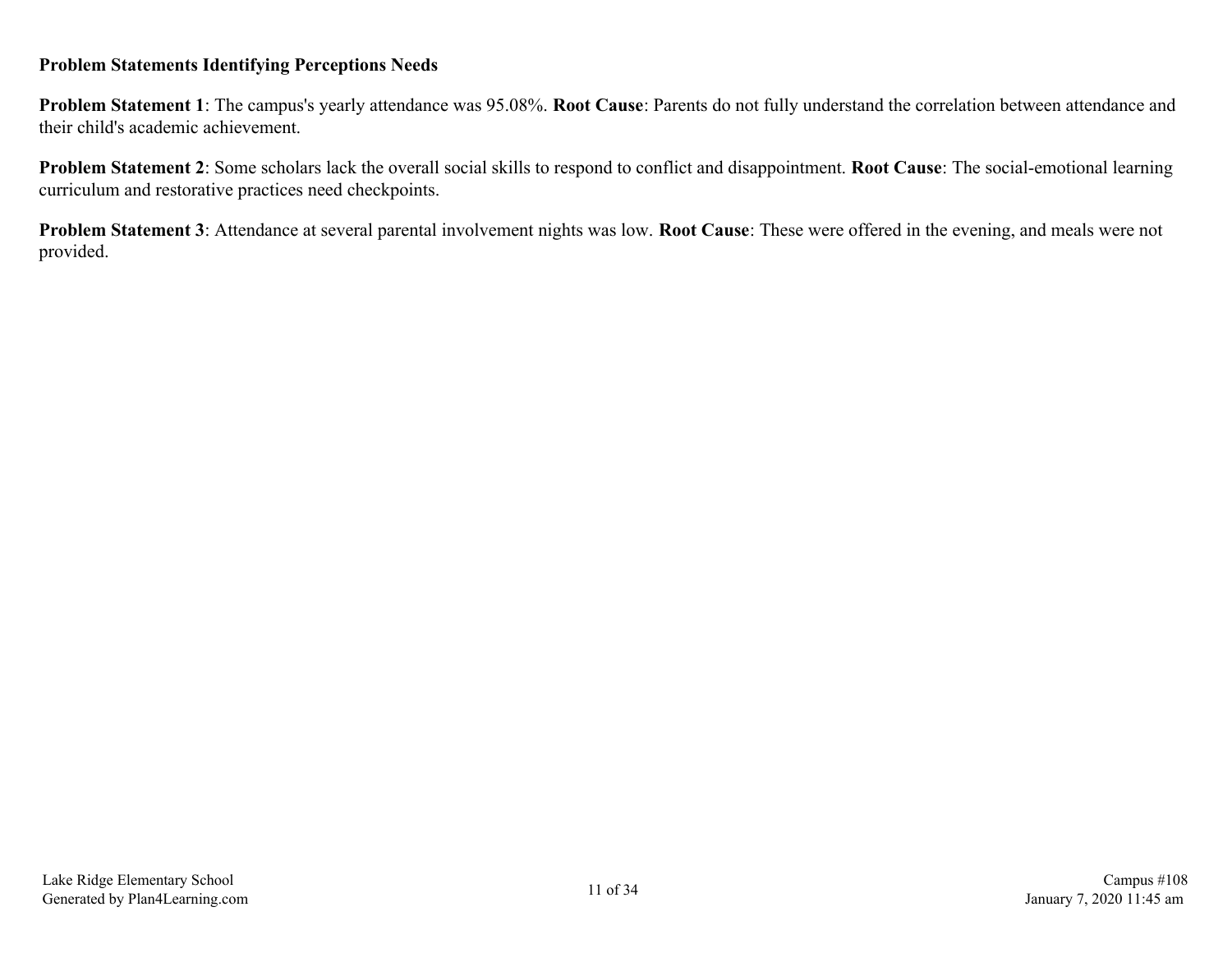### **Priority Problem Statements**

<span id="page-11-0"></span>**Problem Statement 1**: Only 39% of scholars met grade level standards in Reading. **Root Cause 1**: The TEKS are not properly unpacked, bundled, and taught to the specificity to ensure alignment. **Problem Statement 1 Areas**: Student Academic Achievement

**Problem Statement 2**: Only 48% of scholars met grade level standards in Math. **Root Cause 2**: The TEKS are not properly unpacked, bundled, and taught to the specificity to ensure alignment. **Problem Statement 2 Areas**: Student Academic Achievement

**Problem Statement 3**: Only 35% of scholars met grade level standards in Writing.

**Root Cause 3**: Teachers lack knowledge and skills for delivery of high quality and relevant writing instruction across all grades and content areas, as well as, the use of analytic rubrics designed to profile scholarsaEU strengths and weaknesses when developing compositions. **Problem Statement 3 Areas**: Student Academic Achievement

**Problem Statement 4**: All teachers are not ESL certified at every grade level. **Root Cause 4**: Teachers are in need of financial support to cover testing fees and/or need additional training. **Problem Statement 4 Areas**: Demographics

**Problem Statement 5**: The campus's yearly attendance was 95.08%.

**Root Cause 5**: Parents do not fully understand the correlation between attendance and their child's academic achievement.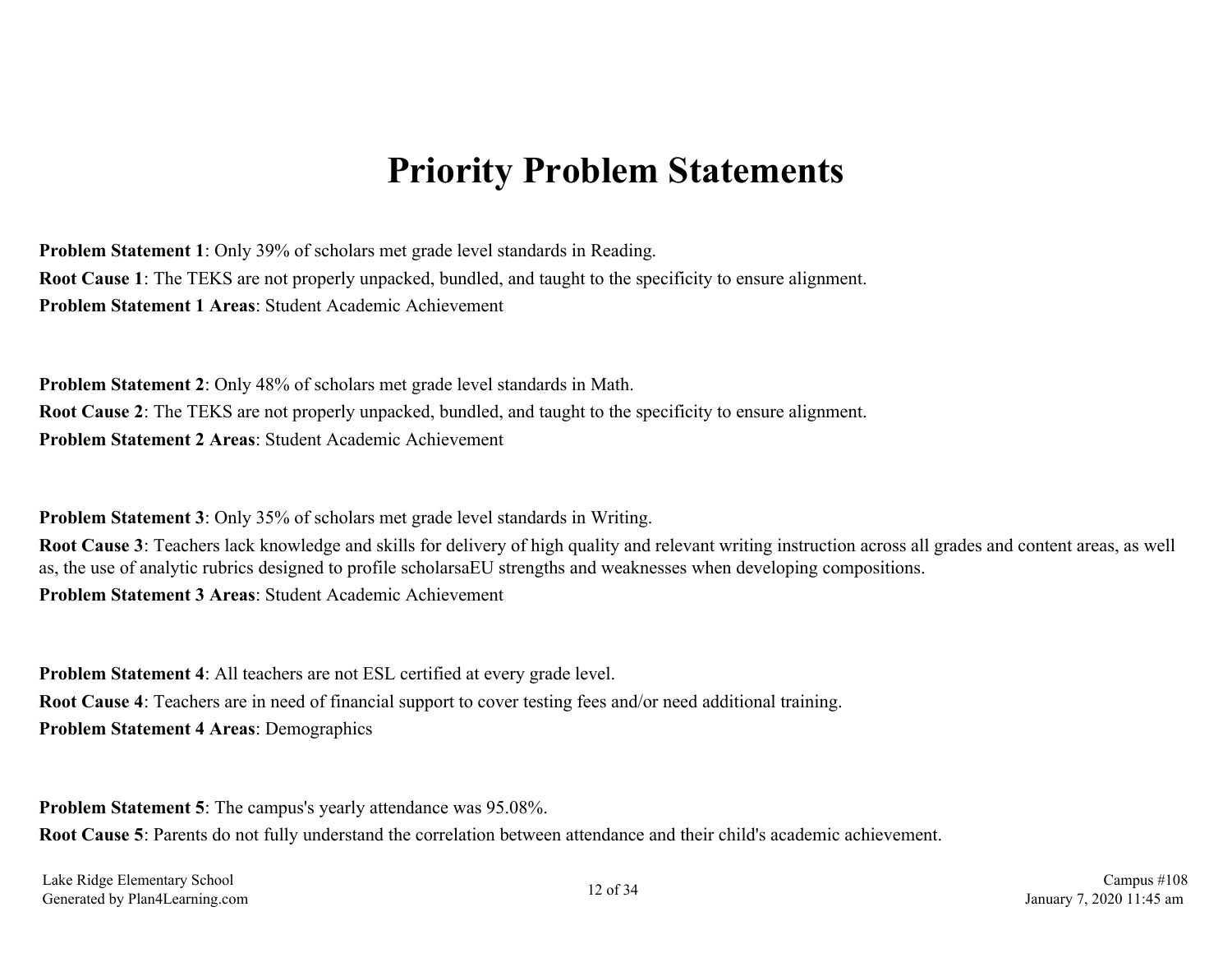**Problem Statement 6**: Teachers lack cultural responsiveness when dealing with scholar behavior. **Root Cause 6**: Strategies provided were not implemented with fidelity. **Problem Statement 6 Areas**: Demographics

**Problem Statement 7:** Some scholars lack the overall social skills to respond to conflict and disappointment. **Root Cause 7**: The social-emotional learning curriculum and restorative practices need checkpoints. **Problem Statement 7 Areas**: Perceptions

**Problem Statement 8**: Teachers have not received individualized professional development to address content needs. **Root Cause 8**: Professional development in the previous year was geared towards universal practices. **Problem Statement 8 Areas**: School Processes & Programs

**Problem Statement 9**: Out of all scholars in all areas, only 41% met grade level standards. **Root Cause 9**: Instruction is not consistently occurring at the meets/masters level. **Problem Statement 9 Areas**: Student Academic Achievement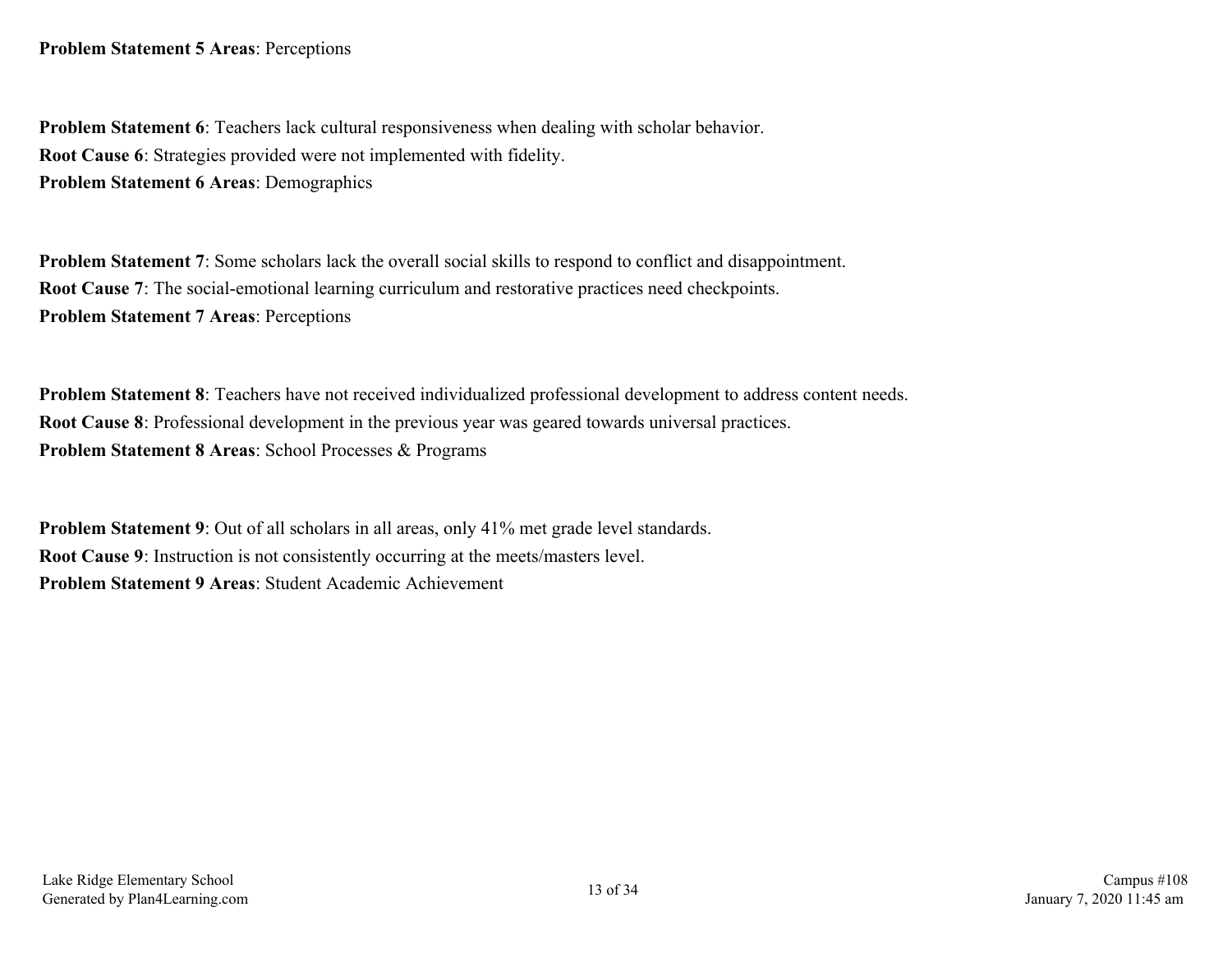## **Comprehensive Needs Assessment Data Documentation**

<span id="page-13-0"></span>The following data were used to verify the comprehensive needs assessment analysis:

#### **Improvement Planning Data**

- District goals
- Campus Performance Objectives Summative Review from previous year

#### **Accountability Data**

- Texas Academic Performance Report (TAPR) data
- Accountability Distinction Designations

#### **Student Data: Assessments**

- State of Texas Assessments of Academic Readiness (STAAR) current and longitudinal results, including all versions
- Student Success Initiative (SSI) data for Grades 5 and 8
- Observation Survey results
- Istation Indicators of Progress (ISIP) reading assessment data for Grades PK-2

#### **Student Data: Behavior and Other Indicators**

- Attendance data
- Discipline records

#### **Employee Data**

- Professional learning communities (PLC) data
- Staff surveys and/or other feedback
- Teacher/Student Ratio
- Campus department and/or faculty meeting discussions and data

#### **Parent/Community Data**

- Parent surveys and/or other feedback
- Parent engagement rate

#### **Support Systems and Other Data**

• Communications data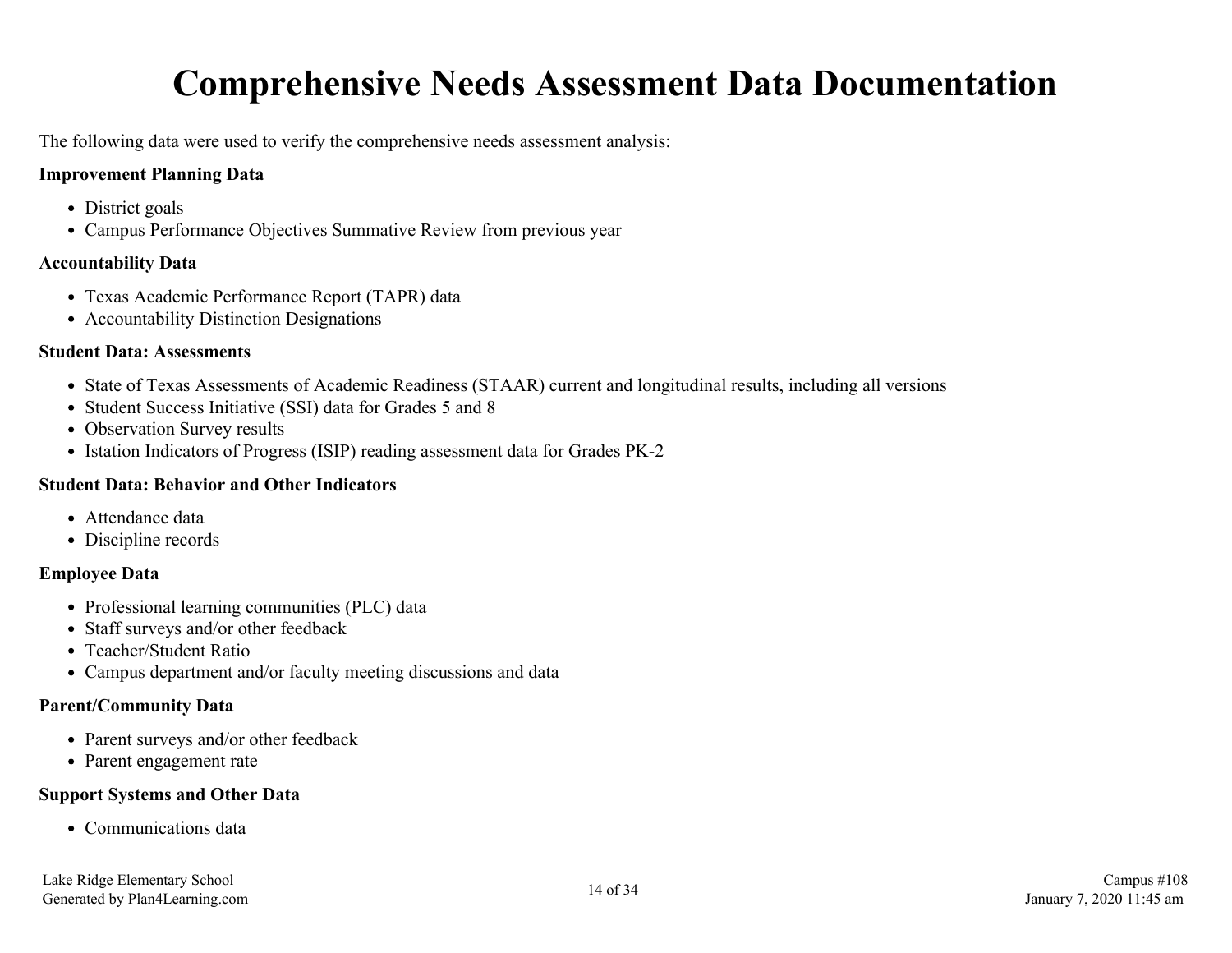## **Goals**

### <span id="page-14-0"></span>**Goal 1: Lake Ridge will increase the campus overall score from 87 to 90 and earn at least one additional distinction designation based on the 2019-2020 Texas Accountability System.**

**Performance Objective 1:** We will improve Tier I instruction to be aligned to the Meets and Masters level of performance.

**Evaluation Data Source(s) 1:** Unit Assessments District Benchmarks STAAR Results Agendas/Sign-In Sheets Lesson Plans

#### **Summative Evaluation 1:**

|                                                                                                                                                                                                        |                 | <b>Monitor</b>                                               |                                                                                                                     | <b>Reviews</b> |           |                                                            |      |  |  |  |
|--------------------------------------------------------------------------------------------------------------------------------------------------------------------------------------------------------|-----------------|--------------------------------------------------------------|---------------------------------------------------------------------------------------------------------------------|----------------|-----------|------------------------------------------------------------|------|--|--|--|
| <b>Strategy Description</b>                                                                                                                                                                            | <b>ELEMENTS</b> |                                                              | <b>Strategy's Expected Result/Impact</b>                                                                            |                | Formative | Summative                                                  |      |  |  |  |
|                                                                                                                                                                                                        |                 |                                                              |                                                                                                                     |                |           | $\vert \text{Nov} \vert \text{Jan} \vert \text{Mar} \vert$ | June |  |  |  |
| <b>TEA Priorities</b><br>Build a foundation of reading and math<br><b>ESF Levers</b><br>Lever 4: High-Quality Curriculum<br>1) Teachers will effectively implement the CHISD<br>Curriculum Frameworks. | 2.4, 2.5, 2.6   |                                                              | Instructional Coach Teachers will improve instructional practices leading<br>to an increase in scholar achievement. |                |           |                                                            |      |  |  |  |
| <b>TEA Priorities</b><br>Recruit, support, retain teachers and principals<br><b>ESF Levers</b><br>Lever 5: Effective Instruction                                                                       | 2.4, 2.5, 2.6   | <b>Assistant Principal</b>                                   | Teachers will align State standards and the State<br>assessment to instruction.                                     |                |           |                                                            |      |  |  |  |
| 2) Provide teachers with opportunities for purposeful<br>planning sessions.                                                                                                                            |                 | <b>Funding Sources: 211- ESEA: Title I, Part A - 2500.00</b> |                                                                                                                     |                |           |                                                            |      |  |  |  |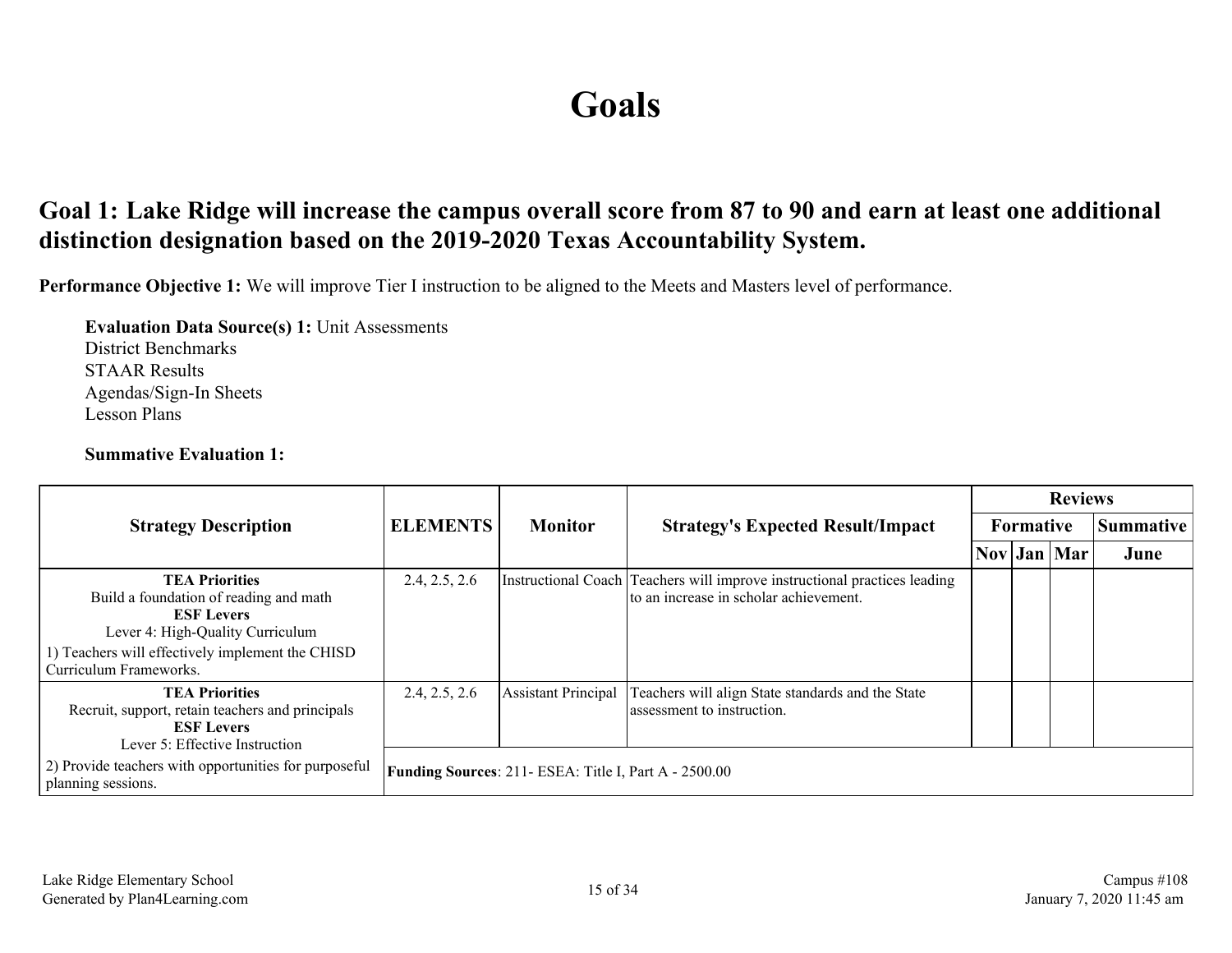|                                                                                                                                                                                                                                                                                 |                                                        |                                                       |                                                                                                         |  |           | <b>Reviews</b> |                  |  |  |  |  |
|---------------------------------------------------------------------------------------------------------------------------------------------------------------------------------------------------------------------------------------------------------------------------------|--------------------------------------------------------|-------------------------------------------------------|---------------------------------------------------------------------------------------------------------|--|-----------|----------------|------------------|--|--|--|--|
| <b>Strategy Description</b>                                                                                                                                                                                                                                                     | <b>ELEMENTS</b>                                        | <b>Monitor</b>                                        | <b>Strategy's Expected Result/Impact</b>                                                                |  | Formative |                | <b>Summative</b> |  |  |  |  |
|                                                                                                                                                                                                                                                                                 |                                                        |                                                       |                                                                                                         |  |           | Nov Jan Mar    | June             |  |  |  |  |
| <b>TEA Priorities</b><br>Recruit, support, retain teachers and principals<br><b>ESF Levers</b><br>Lever 5: Effective Instruction<br>3) Provide training on incorporating Kagan<br>Cooperative Learning structures in lesson plans and<br>coaching.                              | 2.5, 2.6                                               | Principal                                             | Scholars will increase their engagement, content<br>knowledge, comprehension, and oral language skills. |  |           |                |                  |  |  |  |  |
| <b>TEA Priorities</b><br>Build a foundation of reading and math<br><b>ESF Levers</b><br>Lever 5: Effective Instruction<br>4) Teachers will use campus W.I.N. time to                                                                                                            | 2.4, 2.5, 2.6                                          | Principal                                             | Scholars will improve academically.                                                                     |  |           |                |                  |  |  |  |  |
| implement specific and targeted interventions and/or<br>extensions for scholars based on needs identified by<br>classroom instruction, local and district assessments,<br>and provide scholars with supplemental materials to<br>address specific learning gaps or enrichments. | Funding Sources: 211- ESEA: Title I, Part A - 10500.00 |                                                       |                                                                                                         |  |           |                |                  |  |  |  |  |
| <b>TEA Priorities</b><br>Recruit, support, retain teachers and principals<br>Build a foundation of reading and math<br><b>ESF Levers</b><br>Lever 2: Effective, Well-Supported Teachers<br>Lever 5: Effective Instruction                                                       | 2.6                                                    | Academic<br>Interventionist                           | Scholars will receive additional instructional support<br>to meet their needs.                          |  |           |                |                  |  |  |  |  |
| 5) Identify scholars who need targeted interventions<br>and push in to classes to support instruction.                                                                                                                                                                          |                                                        |                                                       |                                                                                                         |  |           |                |                  |  |  |  |  |
| <b>TEA Priorities</b><br>Build a foundation of reading and math<br><b>ESF Levers</b>                                                                                                                                                                                            | 2.4, 2.5, 2.6                                          | <b>Assistant Principal</b>                            | Scholar achievement will be improved based on<br>targeted interventions.                                |  |           |                |                  |  |  |  |  |
| Lever 5: Effective Instruction<br>6) Provide tutorials for scholars.                                                                                                                                                                                                            |                                                        | Funding Sources: 211- ESEA: Title I, Part A - 7600.00 |                                                                                                         |  |           |                |                  |  |  |  |  |
| <b>TEA Priorities</b><br>Build a foundation of reading and math<br><b>ESF Levers</b><br>Lever 3: Positive School Culture<br>7) Provide academic awards (Honor Roll Parade, etc.)<br>incentives for scholars who make progress in the<br>areas of reading and mathematics.       | 2.4, 2.5, 2.6                                          | Principal                                             | Scholars will receive positive reinforcement and<br>increase academic performance.                      |  |           |                |                  |  |  |  |  |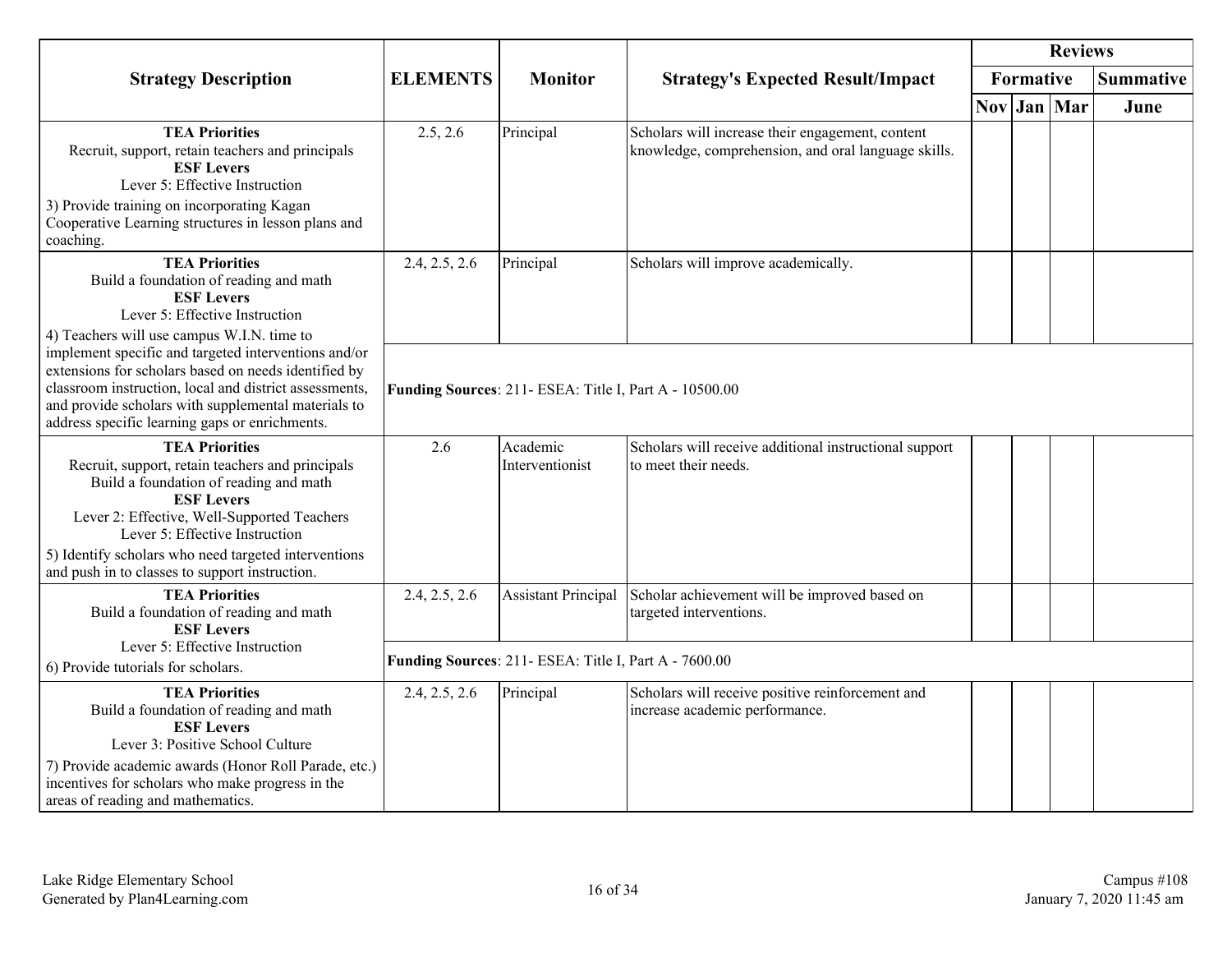|                             |                  |                     | <b>Reviews</b>                           |                  |  |           |      |
|-----------------------------|------------------|---------------------|------------------------------------------|------------------|--|-----------|------|
| <b>Strategy Description</b> | <b>ELEMENTS</b>  | <b>Monitor</b>      | <b>Strategy's Expected Result/Impact</b> | <b>Formative</b> |  | Summative |      |
|                             |                  |                     |                                          | Nov Jan Mar      |  |           | June |
| 100%                        | $=$ Accomplished | $=$ Continue/Modify | 0%<br>$=$ Discontinue<br>$=$ No Progress |                  |  |           |      |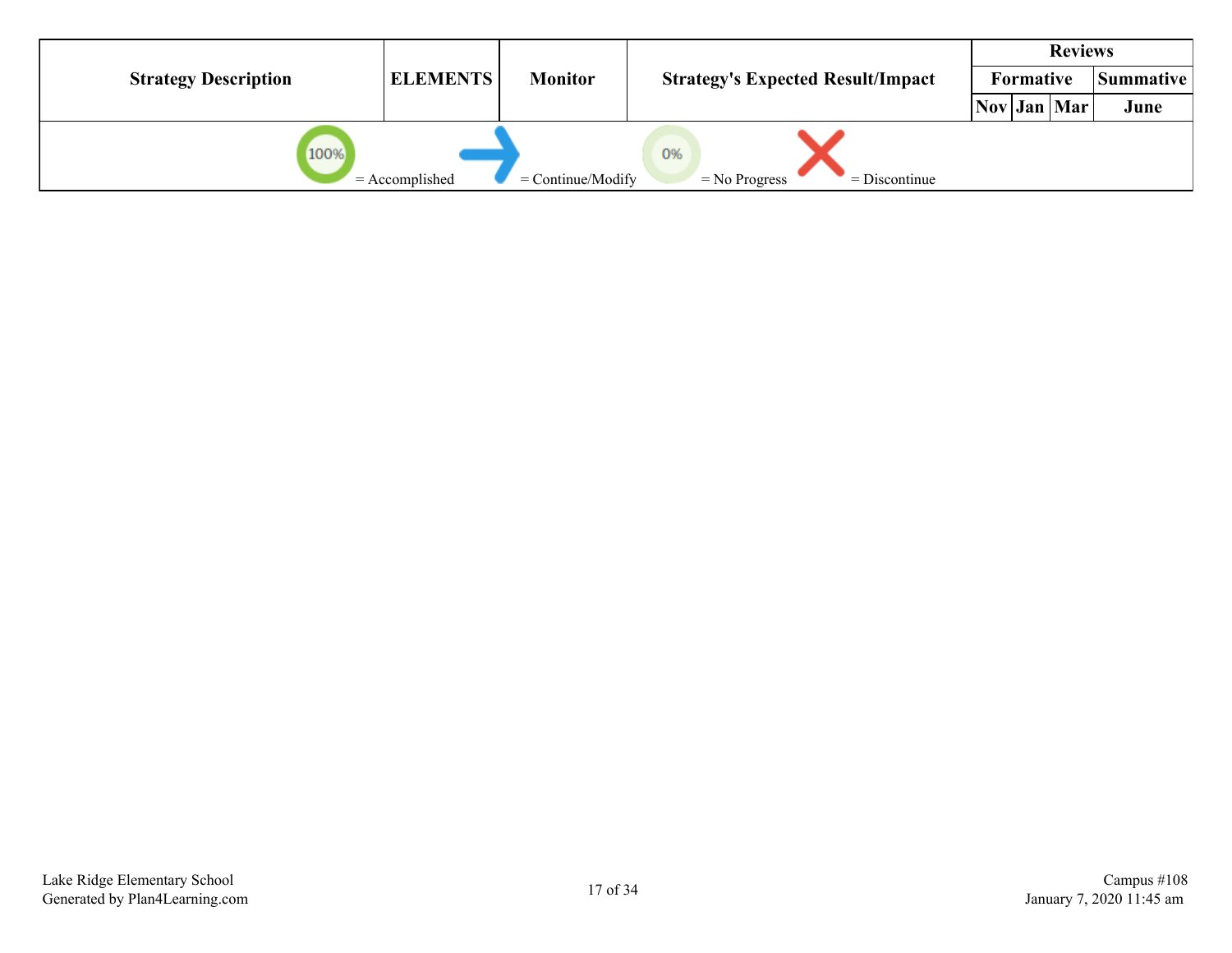Goal 1: Lake Ridge will increase the campus overall score from 87 to 90 and earn at least one additional distinction designation based on the 2019-2020 Texas Accountability System.

**Performance Objective 2:** The campus will improve the overall scholar attendance rate by 1-2 percentage points.

**Evaluation Data Source(s) 2:** Attendance Reports

**Summative Evaluation 2:**

|                                                                                                            |                  | <b>Monitor</b>                            | <b>Strategy's Expected Result/Impact</b>                                                                                                                        |  | <b>Reviews</b>   |                  |      |  |  |  |  |
|------------------------------------------------------------------------------------------------------------|------------------|-------------------------------------------|-----------------------------------------------------------------------------------------------------------------------------------------------------------------|--|------------------|------------------|------|--|--|--|--|
| <b>Strategy Description</b>                                                                                | <b>ELEMENTS</b>  |                                           |                                                                                                                                                                 |  | <b>Formative</b> | <b>Summative</b> |      |  |  |  |  |
|                                                                                                            |                  |                                           |                                                                                                                                                                 |  |                  | Nov Jan Mar      | June |  |  |  |  |
| <b>ESF Levers</b><br>Lever 3: Positive School Culture<br>1) Provide incentives to scholars and classes for | 2.5, 2.6         | Attendance Clerk                          | Students will be have increased opportunities for<br>mastery learning of the state curriculum which will<br>result in overall increase of academic achievement. |  |                  |                  |      |  |  |  |  |
| having perfect attendance.                                                                                 |                  | Funding Sources: 199- General Fund - 0.00 |                                                                                                                                                                 |  |                  |                  |      |  |  |  |  |
| <b>ESF Levers</b><br>Lever 3: Positive School Culture                                                      | 2.5, 2.6         | <b>Attendance Clerk</b>                   | Scholar absences will decrease and time in class<br>learning will increase.                                                                                     |  |                  |                  |      |  |  |  |  |
| 2) Make phone calls and/or home visits for scholars<br>who frequently miss school.                         |                  |                                           |                                                                                                                                                                 |  |                  |                  |      |  |  |  |  |
| <b>ESF Levers</b><br>Lever 3: Positive School Culture                                                      | 2.5, 2.6         | <b>Attendance Clerk</b>                   | Scholars with absences will be identified so that plans<br>can be put in place.                                                                                 |  |                  |                  |      |  |  |  |  |
| 3) Convene the Attendance Committee to review and<br>address attendance concerns.                          |                  |                                           |                                                                                                                                                                 |  |                  |                  |      |  |  |  |  |
| 100%                                                                                                       | $=$ Accomplished | $=$ Continue/Modify                       | 0%<br>$=$ Discontinue<br>$=$ No Progress                                                                                                                        |  |                  |                  |      |  |  |  |  |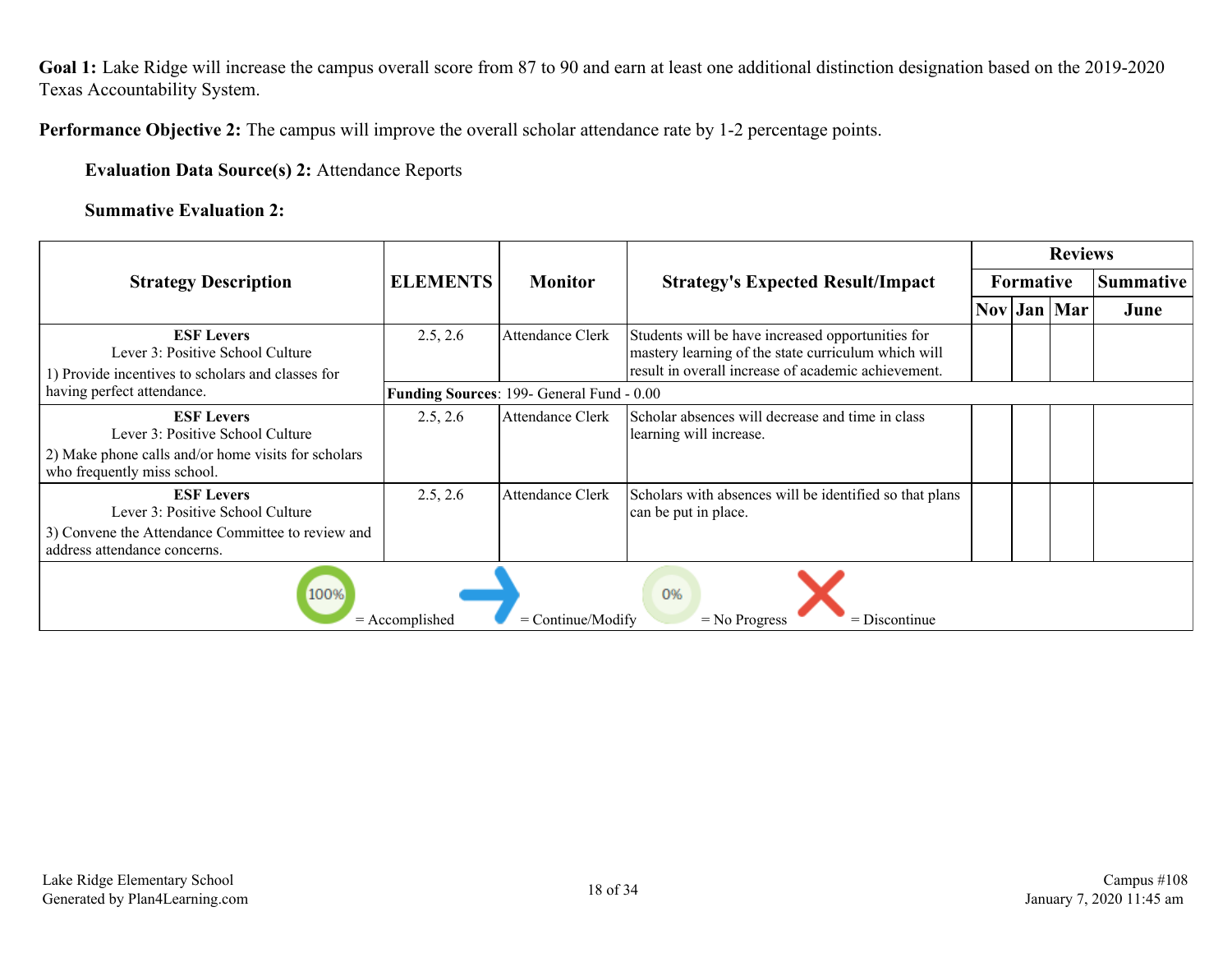Goal 1: Lake Ridge will increase the campus overall score from 87 to 90 and earn at least one additional distinction designation based on the 2019-2020 Texas Accountability System.

**Performance Objective 3:** Provide training and learning opportunities to implement the Montessori program with fidelity.

**Evaluation Data Source(s) 3:** Universal Screeners Developmental Checklists

#### **Summative Evaluation 3:**

|                                                                                                                                                                                      |                  | <b>Monitor</b>      |                                                                                  | <b>Reviews</b> |                  |                  |      |  |  |  |
|--------------------------------------------------------------------------------------------------------------------------------------------------------------------------------------|------------------|---------------------|----------------------------------------------------------------------------------|----------------|------------------|------------------|------|--|--|--|
| <b>Strategy Description</b>                                                                                                                                                          | <b>ELEMENTS</b>  |                     | <b>Strategy's Expected Result/Impact</b>                                         |                | <b>Formative</b> | <b>Summative</b> |      |  |  |  |
|                                                                                                                                                                                      |                  |                     |                                                                                  |                |                  | Nov Jan Mar      | June |  |  |  |
| <b>TEA Priorities</b><br>Build a foundation of reading and math<br><b>ESF Levers</b><br>Lever 4: High-Quality Curriculum<br>1) Teachers will align TEKS to the Montessori<br>method. | 2.4, 2.5         | Principal           | Scholars in Montessori will still be exposed to the<br>required state standards. |                |                  |                  |      |  |  |  |
| 100%                                                                                                                                                                                 | $=$ Accomplished | $=$ Continue/Modify | 0%<br>$=$ Discontinue<br>$=$ No Progress                                         |                |                  |                  |      |  |  |  |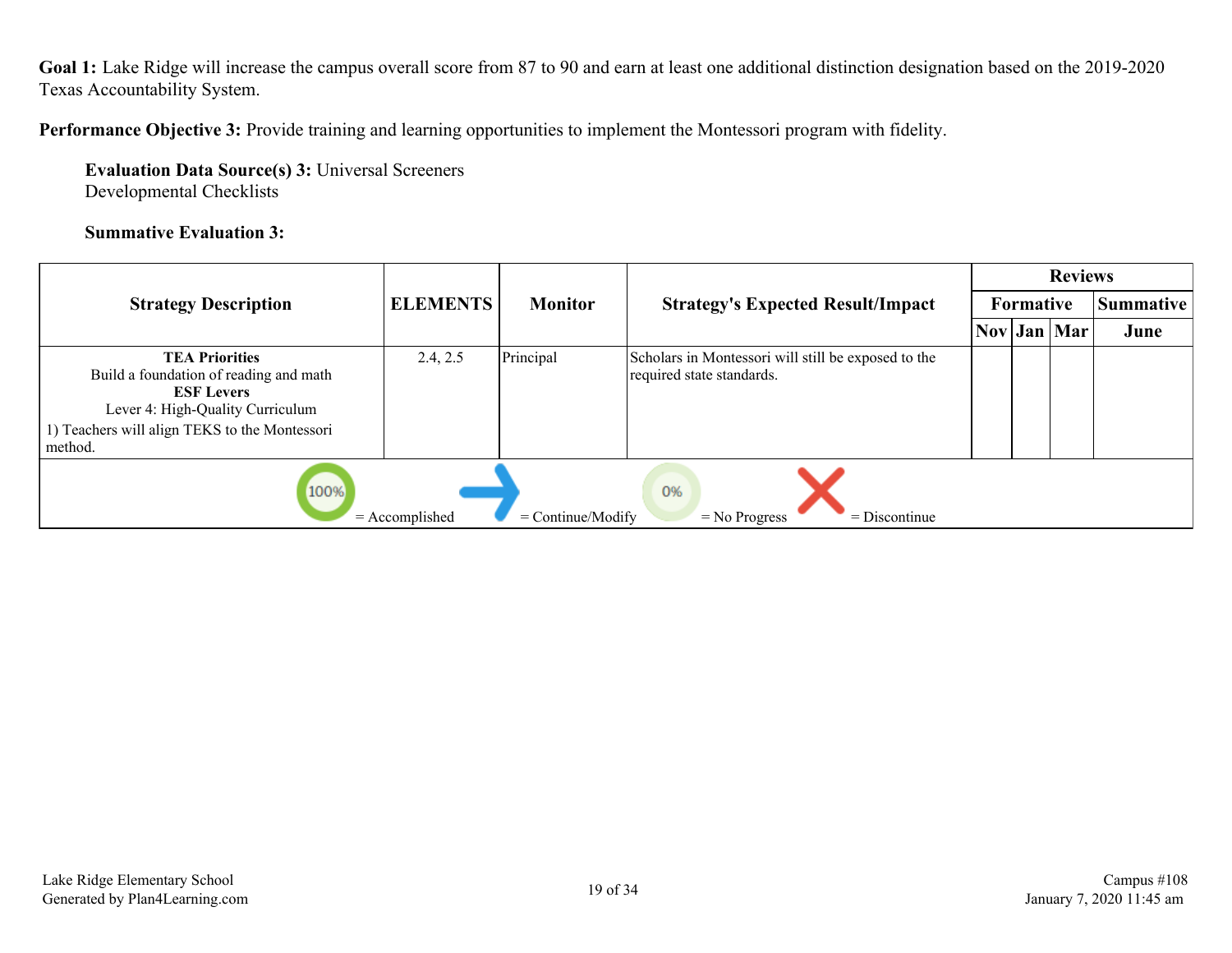### <span id="page-19-0"></span>**Goal 2: Lake Ridge will increase opportunities to engage scholars, parents, and the community.**

**Performance Objective 1:** Establish systems to improve engagement for scholars and faculty and continuously improve the campus culture.

**Evaluation Data Source(s) 1:** Club Sign-Up Sheets

Point Tracking System Reports Scholar and Faculty Surveys

#### **Summative Evaluation 1:**

|                                                                                                                                                                                                                                                    |                 |                                                      |                                                                                                                             | <b>Reviews</b>   |  |             |                  |  |  |
|----------------------------------------------------------------------------------------------------------------------------------------------------------------------------------------------------------------------------------------------------|-----------------|------------------------------------------------------|-----------------------------------------------------------------------------------------------------------------------------|------------------|--|-------------|------------------|--|--|
| <b>Strategy Description</b>                                                                                                                                                                                                                        | <b>ELEMENTS</b> | <b>Monitor</b>                                       | <b>Strategy's Expected Result/Impact</b>                                                                                    | <b>Formative</b> |  |             | <b>Summative</b> |  |  |
|                                                                                                                                                                                                                                                    |                 |                                                      |                                                                                                                             |                  |  | Nov Jan Mar | June             |  |  |
| <b>ESF Levers</b><br>Lever 3: Positive School Culture<br>1) Maintain a House System that develops leadership<br>skills, promotes high academic performance, and<br>encourages appropriate behavior through positive<br>interactions.               | 2.5             | Principal                                            | Scholars will have a sense of belonging and will<br>receive positive reinforcement.                                         |                  |  |             |                  |  |  |
| <b>ESF Levers</b><br>Lever 3: Positive School Culture<br>2) Provide incentives (i.e. free dress pass, lunch with<br>administrator, dance party, etc.) for scholars and<br>Houses meeting/exceeding campus expectations and<br>Longhorn Essentials. | 2.5             | Principal                                            | Scholars will receive positive reinforcement.                                                                               |                  |  |             |                  |  |  |
| <b>ESF Levers</b><br>Lever 3: Positive School Culture<br>3) Track individual and House points for<br>reinforcement and healthy competition using tracking<br>software.                                                                             | 2.5             | Principal                                            | Scholars will be able to view House points in an effort<br>to make them aware and intentional in meeting<br>expectations.   |                  |  |             |                  |  |  |
| <b>ESF Levers</b><br>Lever 3: Positive School Culture<br>4) Provide academic enrichment clubs bi-monthly<br>during the instructional day and materials needed to                                                                                   | 2.5             | Principal                                            | Scholars will be exposed to various situations in which<br>they can apply reading and mathematical knowledge<br>and skills. |                  |  |             |                  |  |  |
| support them to engage scholars and extend learning<br>(focus on reading and math integration).                                                                                                                                                    |                 | Funding Sources: 211- ESEA: Title I, Part A - 301.00 |                                                                                                                             |                  |  |             |                  |  |  |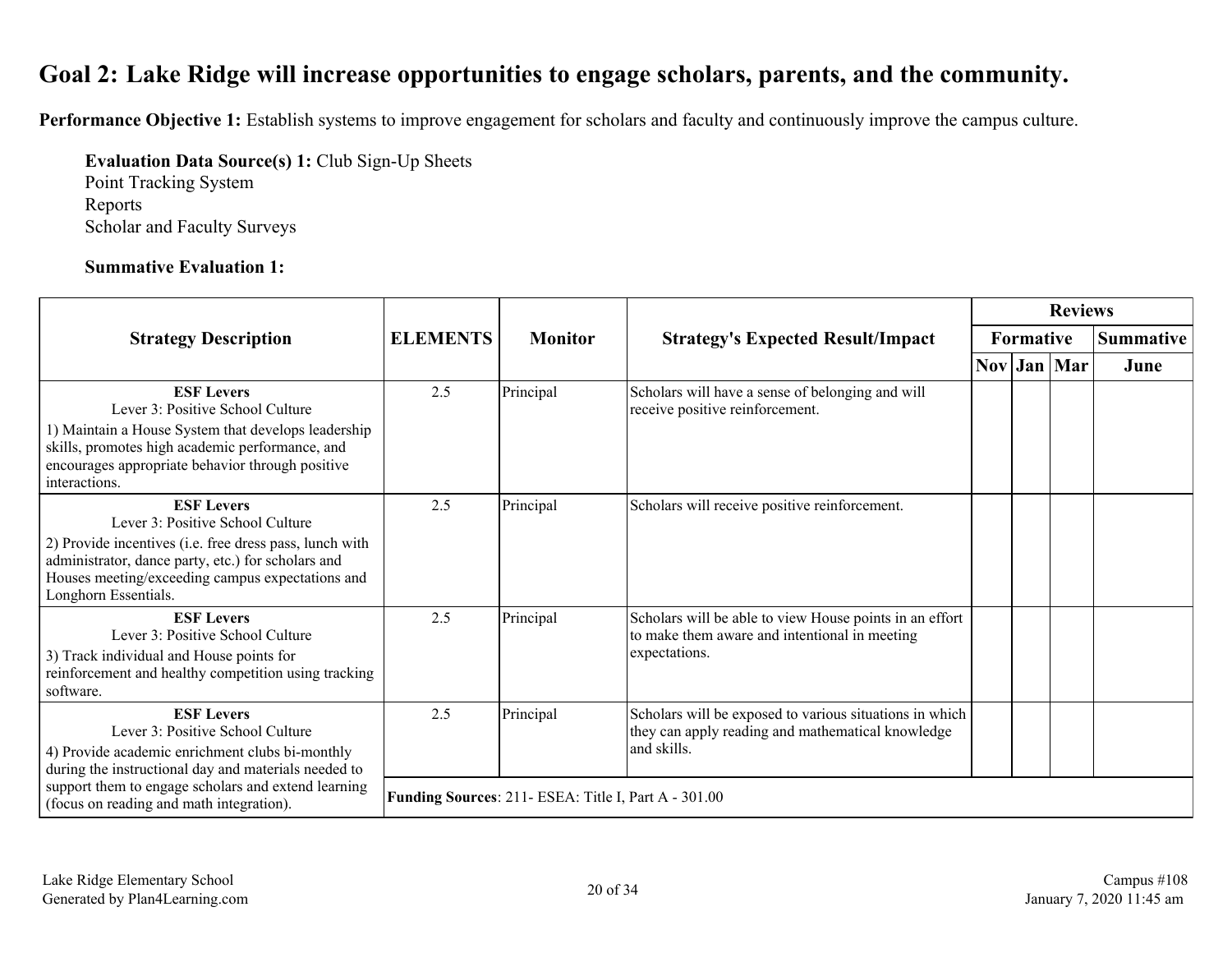|                                                                                                                                                             |                 |                |                                                                             |  | <b>Reviews</b> |             |                  |  |
|-------------------------------------------------------------------------------------------------------------------------------------------------------------|-----------------|----------------|-----------------------------------------------------------------------------|--|----------------|-------------|------------------|--|
| <b>Strategy Description</b>                                                                                                                                 | <b>ELEMENTS</b> | <b>Monitor</b> | <b>Strategy's Expected Result/Impact</b>                                    |  | Formative      |             | <b>Summative</b> |  |
|                                                                                                                                                             |                 |                |                                                                             |  |                | Nov Jan Mar | June             |  |
| <b>ESF Levers</b><br>Lever 3: Positive School Culture                                                                                                       | 2.5             | Principal      | Each House will have successfully completed a<br>community service project. |  |                |             |                  |  |
| 5) Host a community service project each month<br>(October-May) to make scholars aware of how they<br>can make an impact locally, nationally, and globally. |                 |                |                                                                             |  |                |             |                  |  |
| 100%<br>0%<br>$=$ Continue/Modify<br>$=$ Accomplished<br>$=$ Discontinue<br>$=$ No Progress                                                                 |                 |                |                                                                             |  |                |             |                  |  |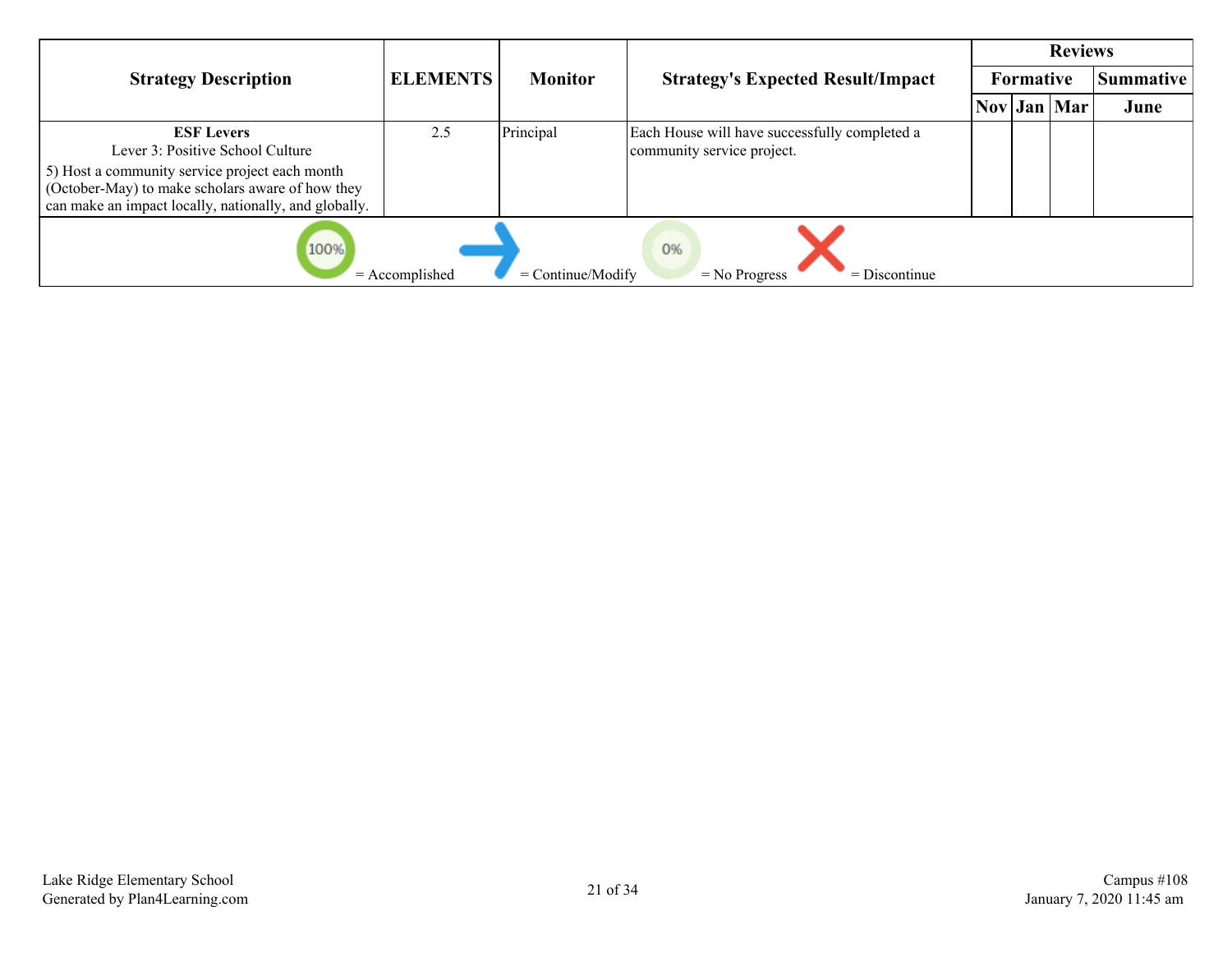**Goal 2:** Lake Ridge will increase opportunities to engage scholars, parents, and the community.

**Performance Objective 2:** Decrease the percentage of discipline referrals submitted through the use of restorative practices and the implementation of the Longhorn Essentials.

#### **Evaluation Data Source(s) 2:** Discipline Referral Reports Restorative Documentation Forms

#### **Summative Evaluation 2:**

|                                                                                                                                                                                                    |                 |                            |                                                                                     | <b>Reviews</b>   |  |             |                  |  |
|----------------------------------------------------------------------------------------------------------------------------------------------------------------------------------------------------|-----------------|----------------------------|-------------------------------------------------------------------------------------|------------------|--|-------------|------------------|--|
| <b>Strategy Description</b>                                                                                                                                                                        | <b>ELEMENTS</b> | <b>Monitor</b>             | <b>Strategy's Expected Result/Impact</b>                                            | <b>Formative</b> |  |             | <b>Summative</b> |  |
|                                                                                                                                                                                                    |                 |                            |                                                                                     |                  |  | Nov Jan Mar | June             |  |
| <b>ESF Levers</b><br>Lever 3: Positive School Culture                                                                                                                                              | 2.4, 2.6        | Principal                  | Scholars will improve social interactions with peers<br>and adults.                 |                  |  |             |                  |  |
| 1) Implement the Longhorn Essentials through<br>developed lesson plans.                                                                                                                            |                 |                            |                                                                                     |                  |  |             |                  |  |
| <b>ESF Levers</b><br>Lever 3: Positive School Culture<br>2) Use the Lake Ridge Behavior Management Plan                                                                                            | 2.6             | <b>Assistant Principal</b> | Reduction in the number of referrals submitted.                                     |                  |  |             |                  |  |
| and Discipline Flow Chart to intervene for scholars<br>prior to submitting discipline referrals.                                                                                                   |                 |                            |                                                                                     |                  |  |             |                  |  |
| <b>ESF Levers</b><br>Lever 3: Positive School Culture                                                                                                                                              | 2.6             | <b>Assistant Principal</b> | Reduction in the number of referrals submitted.                                     |                  |  |             |                  |  |
| 3) Track and create plans of action for scholars<br>receiving multiple referrals for infractions.                                                                                                  |                 |                            |                                                                                     |                  |  |             |                  |  |
| <b>ESF Levers</b><br>Lever 3: Positive School Culture                                                                                                                                              | 2.5             | Counselor                  | Scholars will improve social interactions with peers<br>and adults.                 |                  |  |             |                  |  |
| 4) Implement Social Emotional Learning Curriculum<br>by utilizing Sanford Harmony resources during daily<br>Excellence Academy.                                                                    |                 |                            |                                                                                     |                  |  |             |                  |  |
| <b>ESF Levers</b><br>Lever 3: Positive School Culture<br>5) Conduct various campus and grade level groups to<br>address specific areas of need, (Ie: grief counseling<br>and conflict resolution). | 2.5             | Counselor                  | Scholars will improve social interactions with peers<br>and receive tools for life. |                  |  |             |                  |  |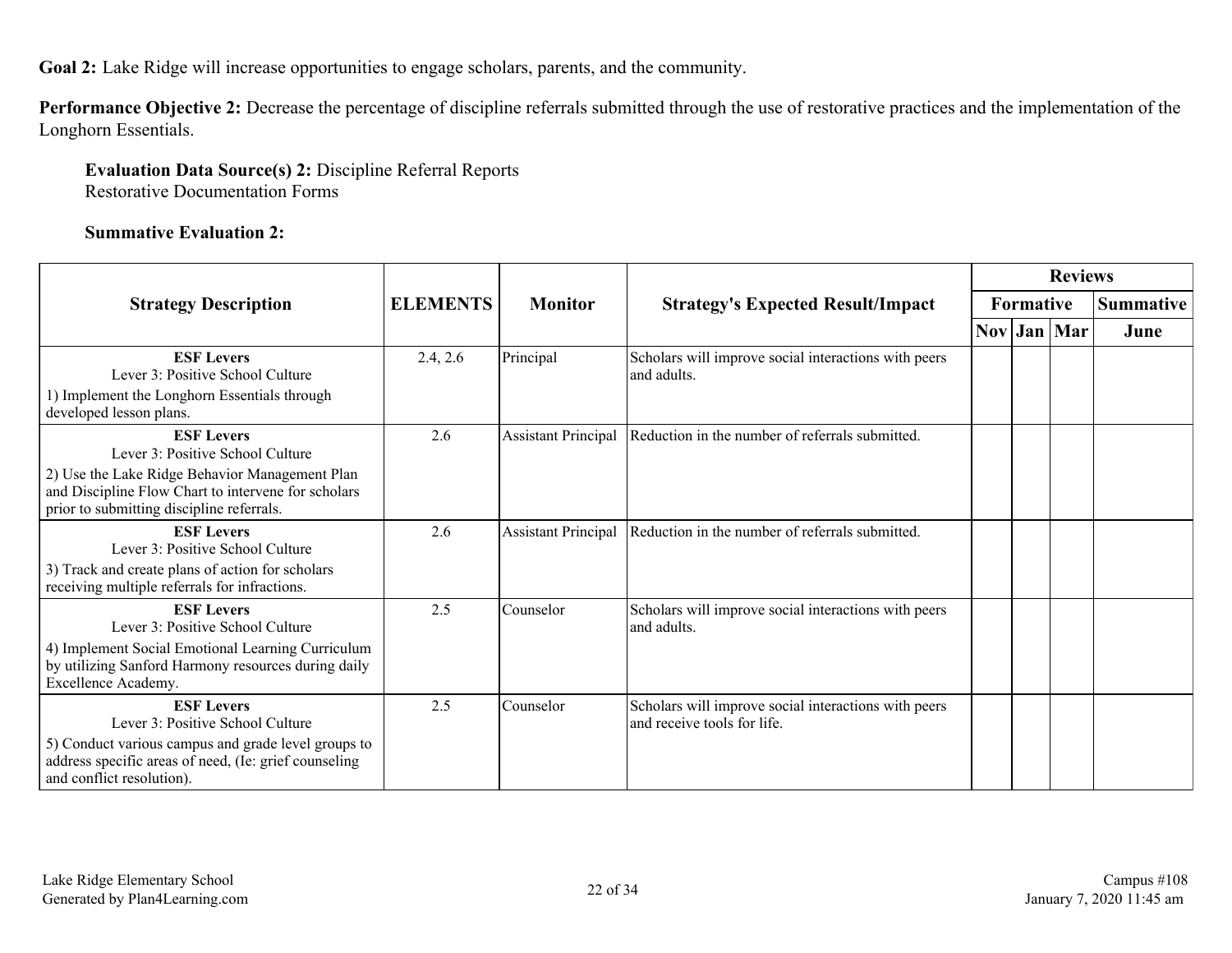|                                                                                                                                                                       |                 |                  |                                                                               |  |           | <b>Reviews</b>       |                  |  |
|-----------------------------------------------------------------------------------------------------------------------------------------------------------------------|-----------------|------------------|-------------------------------------------------------------------------------|--|-----------|----------------------|------------------|--|
| <b>Strategy Description</b>                                                                                                                                           | <b>ELEMENTS</b> | <b>Monitor</b>   | <b>Strategy's Expected Result/Impact</b>                                      |  | Formative |                      | <b>Summative</b> |  |
|                                                                                                                                                                       |                 |                  |                                                                               |  |           | $\text{Nov}$ Jan Mar | June             |  |
| <b>ESF Levers</b><br>Lever 3: Positive School Culture<br>6) Establish a Restorative Room where scholars can<br>reflect and be restored back to the classroom setting. | 2.6             | Restorative Aide | Specific issues will be addressed and time out of class<br>will be minimized. |  |           |                      |                  |  |
| 100%<br>0%<br>$=$ Accomplished<br>$=$ Continue/Modify<br>$=$ Discontinue<br>$=$ No Progress                                                                           |                 |                  |                                                                               |  |           |                      |                  |  |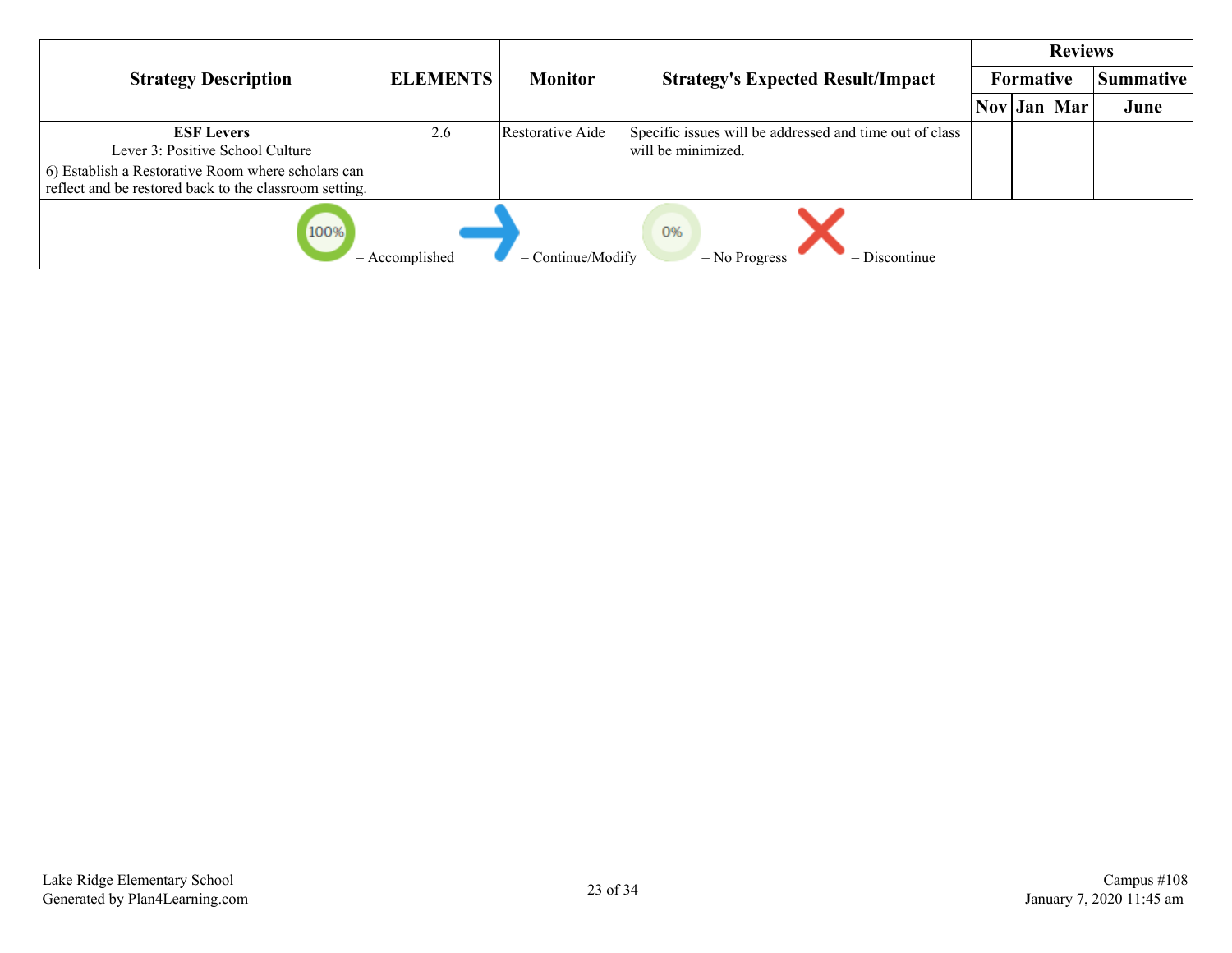**Goal 2:** Lake Ridge will increase opportunities to engage scholars, parents, and the community.

**Performance Objective 3:** Increase the opportunities and methods for the parents, family, and community to support and serve the campus.

**Evaluation Data Source(s) 3:** Voly Reports Raptor Reports Sign-In Sheets

#### **Summative Evaluation 3:**

|                                                                                                                                                                                                                                                                               |                                                       | <b>Reviews</b> |                                                                     |           |  |             |                  |
|-------------------------------------------------------------------------------------------------------------------------------------------------------------------------------------------------------------------------------------------------------------------------------|-------------------------------------------------------|----------------|---------------------------------------------------------------------|-----------|--|-------------|------------------|
| <b>Strategy Description</b>                                                                                                                                                                                                                                                   | <b>ELEMENTS</b>                                       | <b>Monitor</b> | <b>Strategy's Expected Result/Impact</b>                            | Formative |  |             | <b>Summative</b> |
|                                                                                                                                                                                                                                                                               |                                                       |                |                                                                     |           |  | Nov Jan Mar | June             |
| <b>ESF Levers</b><br>Lever 3: Positive School Culture<br>1) Communicate with parents weekly through<br>Tuesday Folders, The Lake Ridge Bridge (campus<br>newsletter), and the campus website.                                                                                 | 3.1                                                   | Principal      | Parents will remain informed about campus events and<br>activities. |           |  |             |                  |
| <b>ESF Levers</b><br>Lever 3: Positive School Culture<br>2) Provide opportunities at each campus event for<br>parents and community members to sign up for Voly<br>with support from knowledgeable staff.                                                                     | 3.2                                                   | Parent Liaison | Parental Involvement will increase.                                 |           |  |             |                  |
| <b>ESF Levers</b><br>Lever 1: Strong School Leadership and Planning<br>Lever 3: Positive School Culture<br>3) Conduct a variety of events planned by a Parent                                                                                                                 | 3.2                                                   | Parent Liaison | Parental and community involvement will increase.                   |           |  |             |                  |
| Liaison/administrators and hosted by the campus in<br>conjunction with the district, PTA, and All Pro Dad to<br>engage parents and community members (i.e: Movie<br>Nights, Grandparent's Day, APD Breakfasts,<br>Academic Nights, Family Nights, CHISD<br>Experience, etc.). | Funding Sources: 211- ESEA: Title I, Part A - 4400.00 |                |                                                                     |           |  |             |                  |
| <b>ESF Levers</b><br>Lever 3: Positive School Culture                                                                                                                                                                                                                         | 3.2                                                   | Parent Liasion | Parental involvement will increase.                                 |           |  |             |                  |
| 4) Maintain the campus Parent Center with useful<br>information for all parents and provide workshops<br>based on need.                                                                                                                                                       | Funding Sources: 211- ESEA: Title I, Part A - 967.00  |                |                                                                     |           |  |             |                  |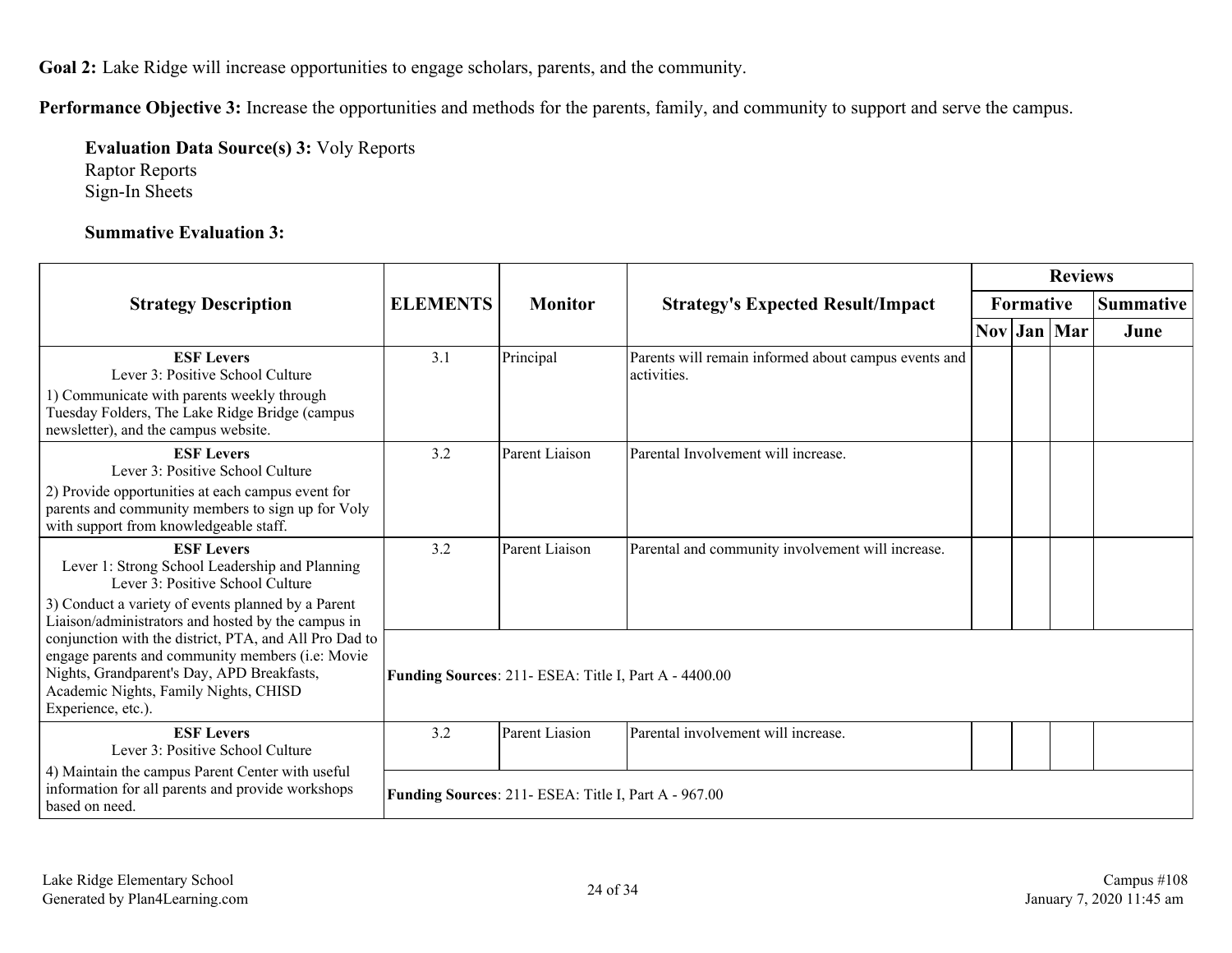|                                                                                             |                 |                |                                                                                       |  |           | <b>Reviews</b> |                  |  |
|---------------------------------------------------------------------------------------------|-----------------|----------------|---------------------------------------------------------------------------------------|--|-----------|----------------|------------------|--|
| <b>Strategy Description</b>                                                                 | <b>ELEMENTS</b> | <b>Monitor</b> | <b>Strategy's Expected Result/Impact</b>                                              |  | Formative |                | <b>Summative</b> |  |
|                                                                                             |                 |                |                                                                                       |  |           | Nov Jan Mar    | June             |  |
| <b>ESF Levers</b><br>Lever 3: Positive School Culture                                       | 3.2             | Parent Liaison | Parent volunteers will feel appreciated and understand<br>their impact on the campus. |  |           |                |                  |  |
| 5) Host an event at the end of the school year to<br>recognize parent volunteers.           |                 |                |                                                                                       |  |           |                |                  |  |
| 100%<br>0%<br>$=$ Accomplished<br>$=$ Continue/Modify<br>$=$ No Progress<br>$=$ Discontinue |                 |                |                                                                                       |  |           |                |                  |  |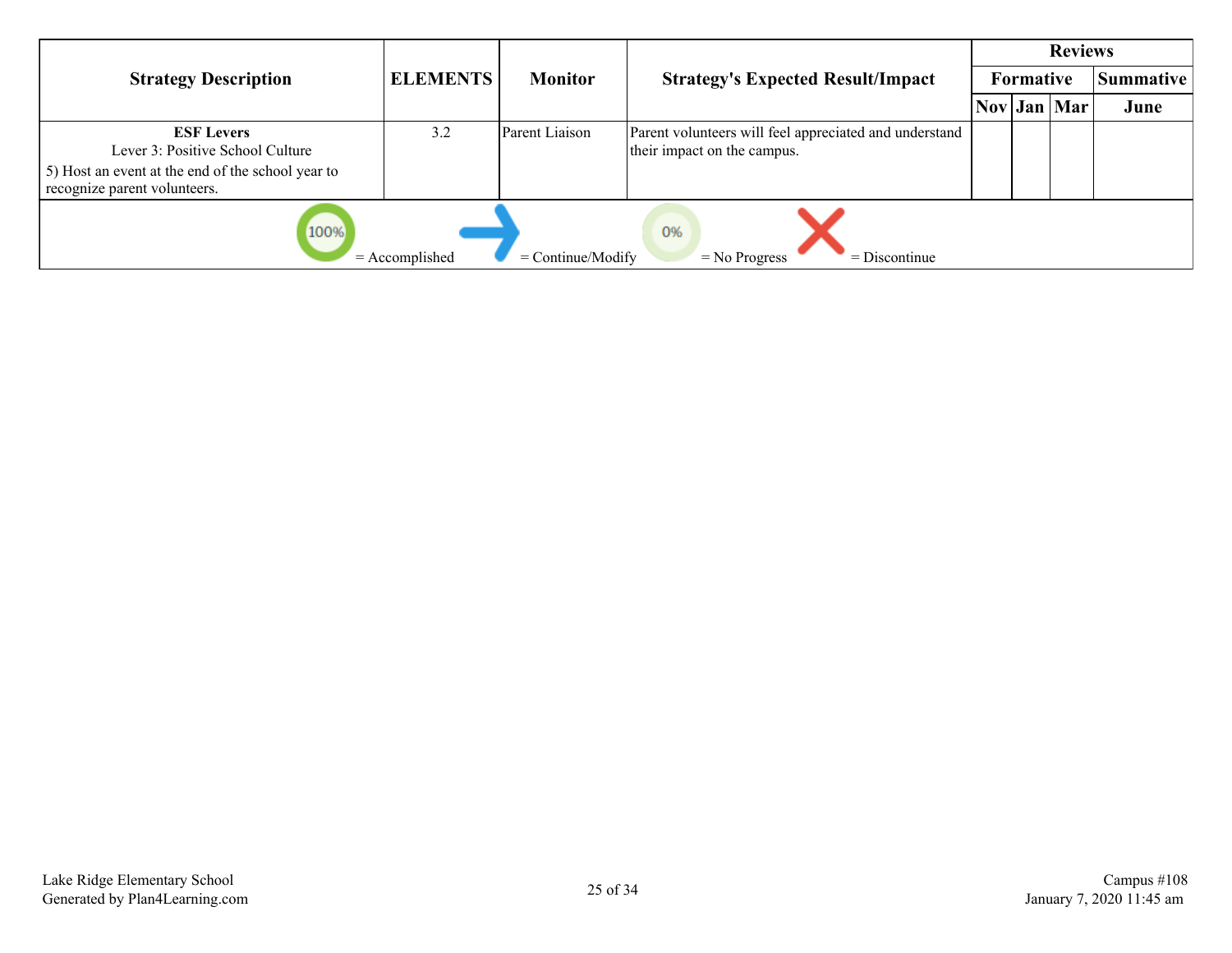### <span id="page-25-0"></span>**Goal 3: Lake Ridge will recruit, value, and retain an exceptional staff to create a rewarding learning environment to have a turnover rate less than 15%.**

**Performance Objective 1:** Provide professional development that helps align content processing for scholars across the campus.

**Evaluation Data Source(s) 1:** Agendas Sign-In Sheets Surveys

#### **Summative Evaluation 1:**

|                                                                                                                                                                                                                                                                                                                                                 | <b>ELEMENTS</b><br><b>Monitor</b><br><b>Strategy Description</b><br><b>Strategy's Expected Result/Impact</b> |           | <b>Reviews</b>                                                                      |  |  |                      |                                            |
|-------------------------------------------------------------------------------------------------------------------------------------------------------------------------------------------------------------------------------------------------------------------------------------------------------------------------------------------------|--------------------------------------------------------------------------------------------------------------|-----------|-------------------------------------------------------------------------------------|--|--|----------------------|--------------------------------------------|
|                                                                                                                                                                                                                                                                                                                                                 |                                                                                                              |           | Formative                                                                           |  |  | <b>Summative</b>     |                                            |
|                                                                                                                                                                                                                                                                                                                                                 |                                                                                                              |           |                                                                                     |  |  | $\text{Nov}$ Jan Mar | June                                       |
| <b>TEA Priorities</b><br>Recruit, support, retain teachers and principals<br>Build a foundation of reading and math<br><b>ESF Levers</b><br>Lever 2: Effective, Well-Supported Teachers<br>Lever 5: Effective Instruction<br>1) Provide teachers with training on Cornell Notes<br>and other note-taking strategies in PLCs or Horn<br>Huddles. | 2.4, 2.5, 2.6                                                                                                | Principal | Scholars will develop adequate note taking skills to<br>increase content knowledge. |  |  |                      |                                            |
| <b>TEA Priorities</b><br>Recruit, support, retain teachers and principals<br>Build a foundation of reading and math<br><b>ESF Levers</b><br>Lever 2: Effective, Well-Supported Teachers<br>Lever 5: Effective Instruction<br>2) Provide teachers with training on comprehension                                                                 | 2.4, 2.5, 2.6                                                                                                | Principal | Scholars will develop comprehension skills across<br>content areas.                 |  |  |                      |                                            |
| strategies, Marking the Text, Writing in the Margins,<br>and Notice and Note during PLCs and Horn Huddles.                                                                                                                                                                                                                                      |                                                                                                              |           |                                                                                     |  |  |                      |                                            |
| <b>TEA Priorities</b><br>Recruit, support, retain teachers and principals<br><b>ESF Levers</b><br>Lever 2: Effective, Well-Supported Teachers<br>Lever 4: High-Quality Curriculum<br>Lever 5: Effective Instruction<br>3) Provided teachers with specific training for the<br>writing process.                                                  | 2.4, 2.5, 2.6                                                                                                |           | Instructional Coach Scholars will improve their writing skills.                     |  |  |                      |                                            |
| Lake Ridge Elementary School<br>Generated by Plan4Learning.com                                                                                                                                                                                                                                                                                  |                                                                                                              | 26 of 34  |                                                                                     |  |  |                      | Campus $\#108$<br>January 7, 2020 11:45 am |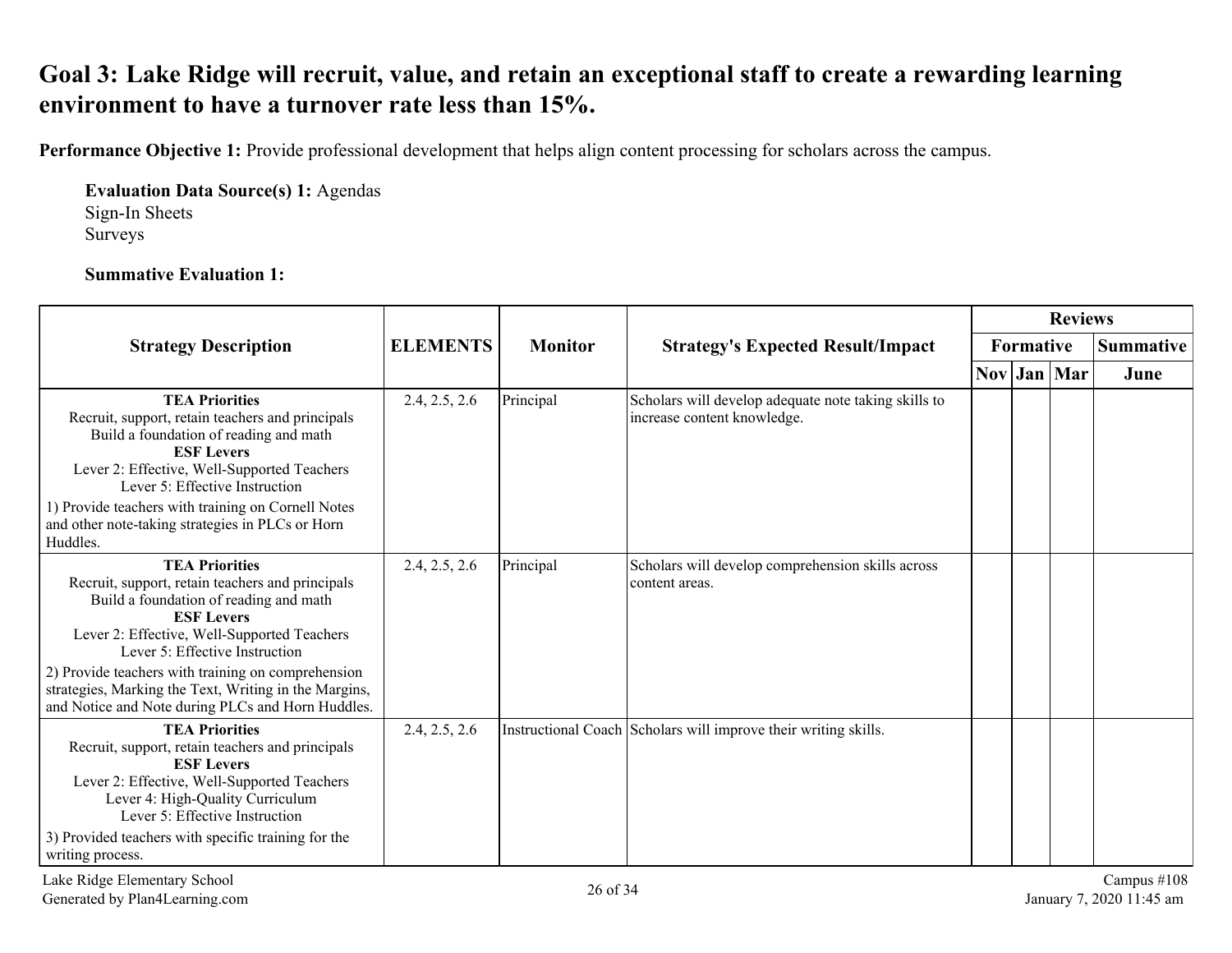|                                                                                                                                                                                                                                                                                                                                                    |                 |                |                                                                  |  |                  | <b>Reviews</b>                                             |                  |  |
|----------------------------------------------------------------------------------------------------------------------------------------------------------------------------------------------------------------------------------------------------------------------------------------------------------------------------------------------------|-----------------|----------------|------------------------------------------------------------------|--|------------------|------------------------------------------------------------|------------------|--|
| <b>Strategy Description</b>                                                                                                                                                                                                                                                                                                                        | <b>ELEMENTS</b> | <b>Monitor</b> | <b>Strategy's Expected Result/Impact</b>                         |  | <b>Formative</b> |                                                            | <b>Summative</b> |  |
|                                                                                                                                                                                                                                                                                                                                                    |                 |                |                                                                  |  |                  | $\vert \text{Nov} \vert \text{Jan} \vert \text{Mar} \vert$ | June             |  |
| <b>TEA Priorities</b><br>Recruit, support, retain teachers and principals<br>Build a foundation of reading and math<br><b>ESF Levers</b><br>Lever 2: Effective, Well-Supported Teachers<br>Lever 5: Effective Instruction<br>4) Provide teachers with training on the 7 Steps to a<br>Language Rich Classroom during PLCs and Horn<br>Huddles.     | 2.4, 2.5, 2.6   | Principal      | Scholars will improve their oral communication skills.           |  |                  |                                                            |                  |  |
| <b>TEA Priorities</b><br>Recruit, support, retain teachers and principals<br>Build a foundation of reading and math<br><b>ESF Levers</b><br>Lever 2: Effective, Well-Supported Teachers<br>Lever 5: Effective Instruction<br>5) Provide teachers with training on Number Talks<br>and other sound math strategies during PLCs and<br>Horn Huddles. | 2.4, 2.5, 2.6   |                | Instructional Coach Scholars will improve their numeracy skills. |  |                  |                                                            |                  |  |
| 0%<br>100%<br>$=$ Accomplished<br>$=$ Continue/Modify<br>$=$ No Progress<br>$=$ Discontinue                                                                                                                                                                                                                                                        |                 |                |                                                                  |  |                  |                                                            |                  |  |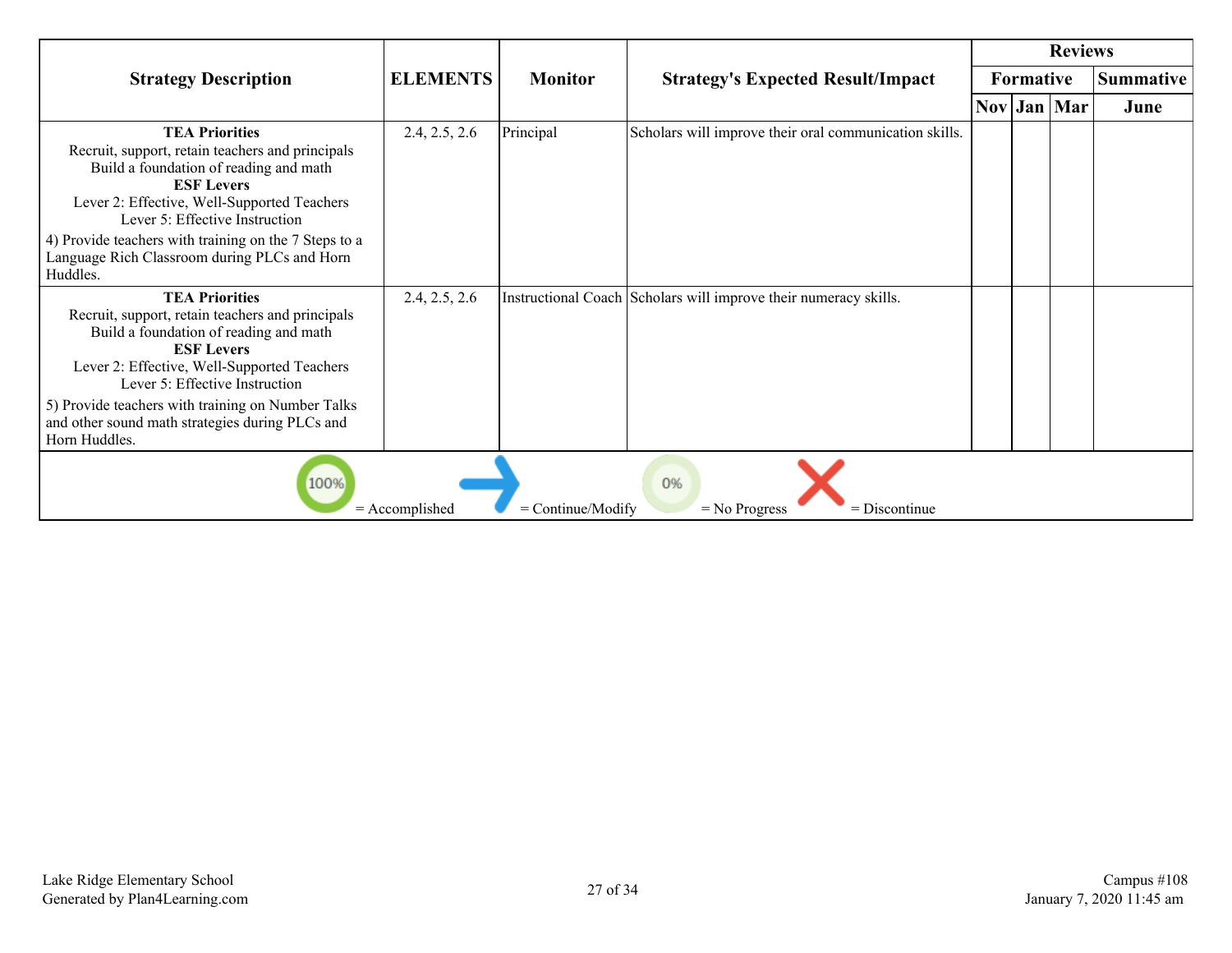Goal 3: Lake Ridge will recruit, value, and retain an exceptional staff to create a rewarding learning environment to have a turnover rate less than 15%.

**Performance Objective 2:** Identify and address staff specific professional development needs.

#### **Evaluation Data Source(s) 2:** Surveys Agendas/Sign-In Sheets

Walkthroughs Coaching Feedback Focused Walk Forms

#### **Summative Evaluation 2:**

|                                                                                                                                                                                                                                                                                                                                                  |                                                       |                            |                                                                                                              |  | <b>Reviews</b> |             |                  |  |  |
|--------------------------------------------------------------------------------------------------------------------------------------------------------------------------------------------------------------------------------------------------------------------------------------------------------------------------------------------------|-------------------------------------------------------|----------------------------|--------------------------------------------------------------------------------------------------------------|--|----------------|-------------|------------------|--|--|
| <b>Strategy Description</b>                                                                                                                                                                                                                                                                                                                      | <b>ELEMENTS</b>                                       | <b>Monitor</b>             | <b>Strategy's Expected Result/Impact</b>                                                                     |  | Formative      |             | <b>Summative</b> |  |  |
|                                                                                                                                                                                                                                                                                                                                                  |                                                       |                            |                                                                                                              |  |                | Nov Jan Mar | June             |  |  |
| <b>TEA Priorities</b><br>Recruit, support, retain teachers and principals<br><b>ESF Levers</b><br>Lever 1: Strong School Leadership and Planning<br>Lever 2: Effective, Well-Supported Teachers<br>Lever 5: Effective Instruction<br>1) Utilize data to determine specific professional<br>development needs and trainings for faculty that will | 2.5                                                   | Principal                  | Staff will improve their knowledge of sound<br>instructional practice thus impacting scholar<br>achievement. |  |                |             |                  |  |  |
| focus on best practices to have an impact on scholar<br>achievement academically, behaviorally, socially, and<br>emotionally (i.e. various Kagan trainings, TABSE,<br>TEPSA, SEL, restorative practices, instructional<br>strategies, etc.)                                                                                                      | Funding Sources: 211- ESEA: Title I, Part A - 5000.00 |                            |                                                                                                              |  |                |             |                  |  |  |
| <b>TEA Priorities</b><br>Recruit, support, retain teachers and principals<br><b>ESF Levers</b><br>Lever 1: Strong School Leadership and Planning<br>Lever 2: Effective, Well-Supported Teachers<br>2) Conduct surveys each 9 weeks to determine<br>strengths and areas of improvement as it relates to<br>instructional practices.               | 2.5                                                   | <b>Assistant Principal</b> | Teachers will receive targeted in professional<br>development based on their individual needs.               |  |                |             |                  |  |  |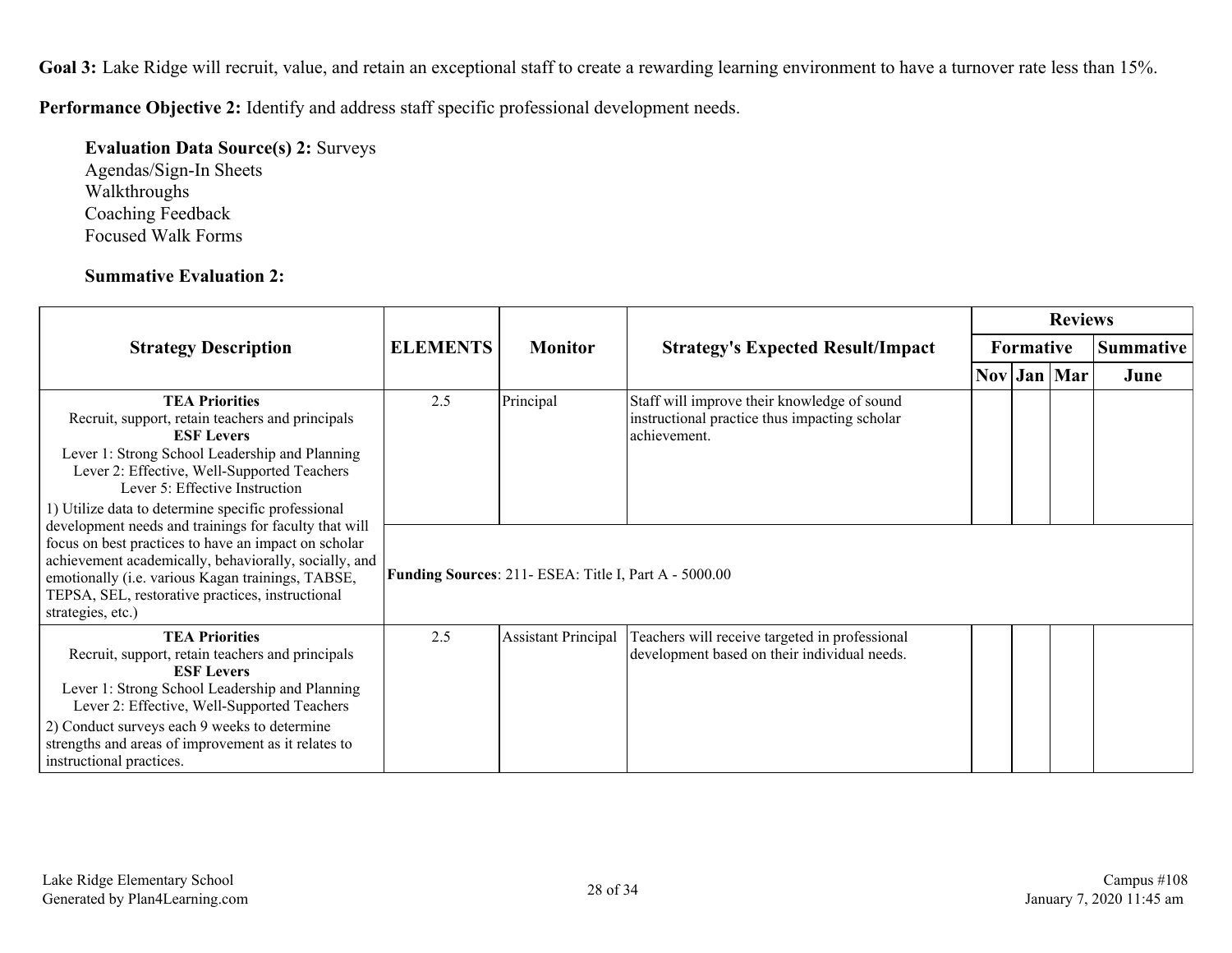|                                                                                                                                                                                                                                                                                                                                                          |                 |                |                                                                                      |  |                  | <b>Reviews</b>       |                  |  |
|----------------------------------------------------------------------------------------------------------------------------------------------------------------------------------------------------------------------------------------------------------------------------------------------------------------------------------------------------------|-----------------|----------------|--------------------------------------------------------------------------------------|--|------------------|----------------------|------------------|--|
| <b>Strategy Description</b>                                                                                                                                                                                                                                                                                                                              | <b>ELEMENTS</b> | <b>Monitor</b> | <b>Strategy's Expected Result/Impact</b>                                             |  | <b>Formative</b> |                      | <b>Summative</b> |  |
|                                                                                                                                                                                                                                                                                                                                                          |                 |                |                                                                                      |  |                  | $\text{Nov}$ Jan Mar | June             |  |
| <b>TEA Priorities</b><br>Recruit, support, retain teachers and principals<br><b>ESF Levers</b><br>Lever 1: Strong School Leadership and Planning<br>Lever 2: Effective, Well-Supported Teachers<br>3) Continue training teachers on the Get Better Faster<br>Scope and Sequence and provide immediate<br>feedback.                                       | 2.5             | Principal      | A common language will be provided and understood<br>for action steps.               |  |                  |                      |                  |  |
| <b>TEA Priorities</b><br>Recruit, support, retain teachers and principals<br><b>ESF Levers</b><br>Lever 1: Strong School Leadership and Planning<br>Lever 2: Effective, Well-Supported Teachers<br>Lever 5: Effective Instruction<br>4) Ensure that 100% of faculty are provided with at<br>least 18 hours of professional development<br>opportunities. | 2.5             | Principal      | Faculty members will grow and use learnings to<br>impact scholars across the campus. |  |                  |                      |                  |  |
| 100%<br>0%<br>= Continue/Modify<br>$=$ Accomplished<br>$=$ No Progress<br>$=$ Discontinue                                                                                                                                                                                                                                                                |                 |                |                                                                                      |  |                  |                      |                  |  |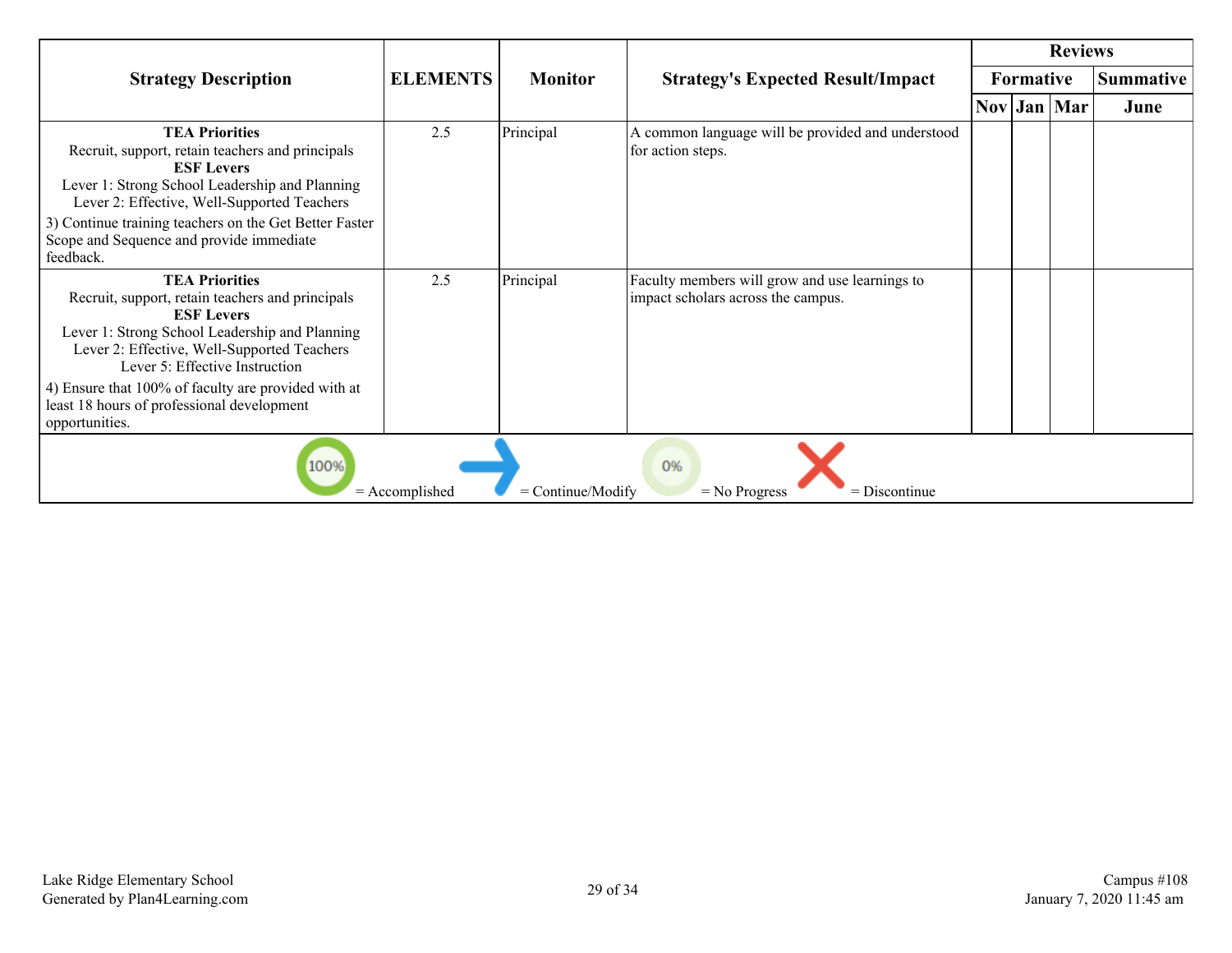Goal 3: Lake Ridge will recruit, value, and retain an exceptional staff to create a rewarding learning environment to have a turnover rate less than 15%.

**Performance Objective 3:** Increase recognition of faculty members.

**Evaluation Data Source(s) 3:** A-Team Meeting Minutes Principal's Calendar

**Summative Evaluation 3:**

|                                                                                                                                                                                                                                                                                                                |                 |                |                                                                      |  |                  | <b>Reviews</b>       |                  |
|----------------------------------------------------------------------------------------------------------------------------------------------------------------------------------------------------------------------------------------------------------------------------------------------------------------|-----------------|----------------|----------------------------------------------------------------------|--|------------------|----------------------|------------------|
| <b>Strategy Description</b>                                                                                                                                                                                                                                                                                    | <b>ELEMENTS</b> | <b>Monitor</b> | <b>Strategy's Expected Result/Impact</b>                             |  | <b>Formative</b> |                      | <b>Summative</b> |
|                                                                                                                                                                                                                                                                                                                |                 |                |                                                                      |  |                  | $\text{Nov}$ Jan Mar | June             |
| <b>TEA Priorities</b><br>Recruit, support, retain teachers and principals<br><b>ESF Levers</b><br>Lever 2: Effective, Well-Supported Teachers<br>Lever 3: Positive School Culture<br>1) Recognize faculty members monthly at minimum<br>utilizing the Woot! Woot! Wagon, Celebration Cart,<br>and other means. |                 | Principal      | Faculty members will feel appreciated throughout the<br>school year. |  |                  |                      |                  |
| 100%<br>0%<br>$=$ Continue/Modify<br>$=$ Accomplished<br>$=$ Discontinue<br>$=$ No Progress                                                                                                                                                                                                                    |                 |                |                                                                      |  |                  |                      |                  |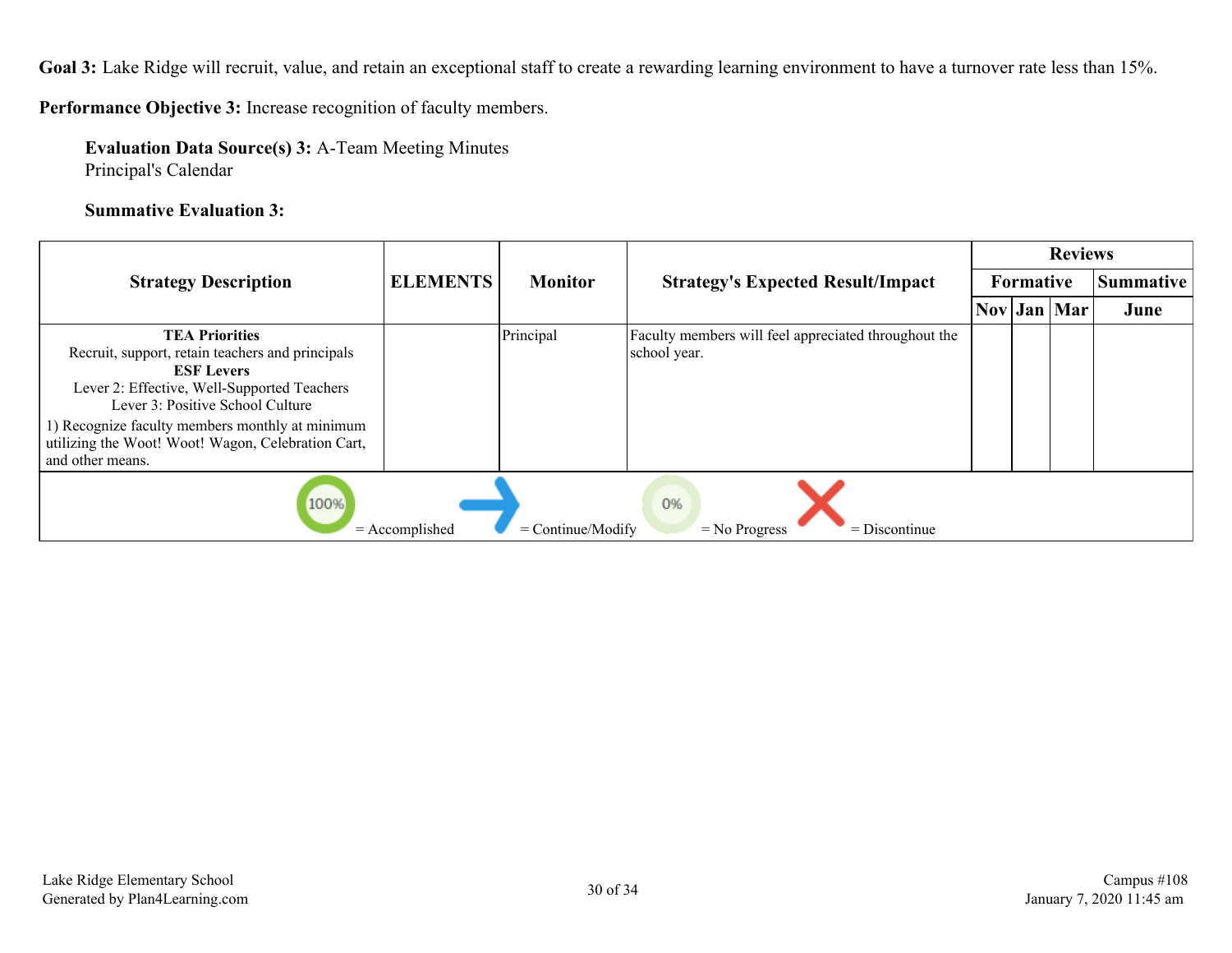## **State Compensatory**

### <span id="page-30-0"></span>**Budget for Lake Ridge Elementary School:**

| <b>Account Code</b>               | <b>Account Title</b>  | <b>Budget</b> |  |  |
|-----------------------------------|-----------------------|---------------|--|--|
| <b>6300 Supplies and Services</b> |                       |               |  |  |
| 199 E 11 6399 00 108 0 24 000     | 6399 General Supplies | \$6,510.00    |  |  |
|                                   | 6300 Subtotal:        | \$6,510.00    |  |  |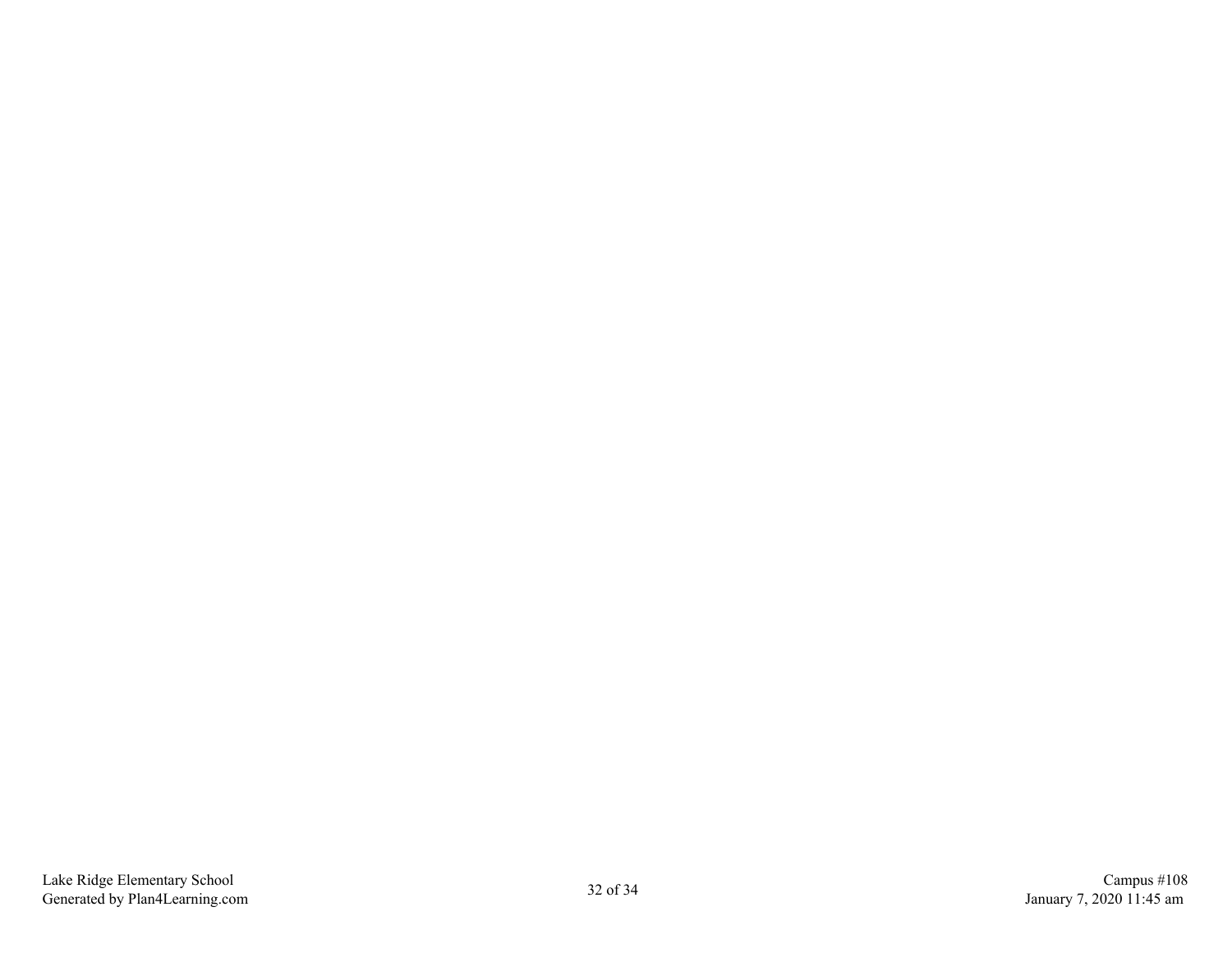## **2019-2020 Campus Site-Based Committee**

<span id="page-32-0"></span>

| <b>Committee Role</b>           | <b>Name</b>              | <b>Position</b>                              |
|---------------------------------|--------------------------|----------------------------------------------|
| Administrator                   | Marquita McCullum        | Principal                                    |
| Administrator                   | Emily Washington         | <b>Assistant Principal</b>                   |
| Parent Liaison                  | <b>Brittany Thompson</b> | Parent Liaison                               |
| <b>Classroom Teacher</b>        | Sandra Hryekewicz        | Lower Elementary                             |
| <b>Classroom Teacher</b>        | Monica Johnson           | 4th Grade Teacher                            |
| <b>Classroom Teacher</b>        | Ashley Lynn              | <b>SKILL Teacher</b>                         |
| <b>Classroom Teacher</b>        | Renell Manning           | 3rd Grade Teacher                            |
| <b>Classroom Teacher</b>        | <b>Audrey Peterbark</b>  | Music Teacher                                |
| <b>Classroom Teacher</b>        | Demeta Sharp             | 5th Grade Teacher                            |
| <b>Community Representative</b> | Jan Blake                | <b>Community Member</b>                      |
| <b>Community Representative</b> | Fannie Merritt           | <b>Community Member</b>                      |
| Parent                          | Kristi Lacy              | <b>PTA</b> President                         |
| Parent                          | <b>Reginald Ross</b>     | All Pro Dads Chapter Leader                  |
| Non-classroom Professional      | Elnora Berry             | <b>Instructional Coach</b>                   |
| Non-classroom Professional      | Phyllis Moore            | Academic Interventionist                     |
| <b>Business Representative</b>  | Joyce Green              | <b>Business Member</b>                       |
| District-level Professional     | <b>Charlotte Ford</b>    | <b>Assistant Superintendent of Academics</b> |